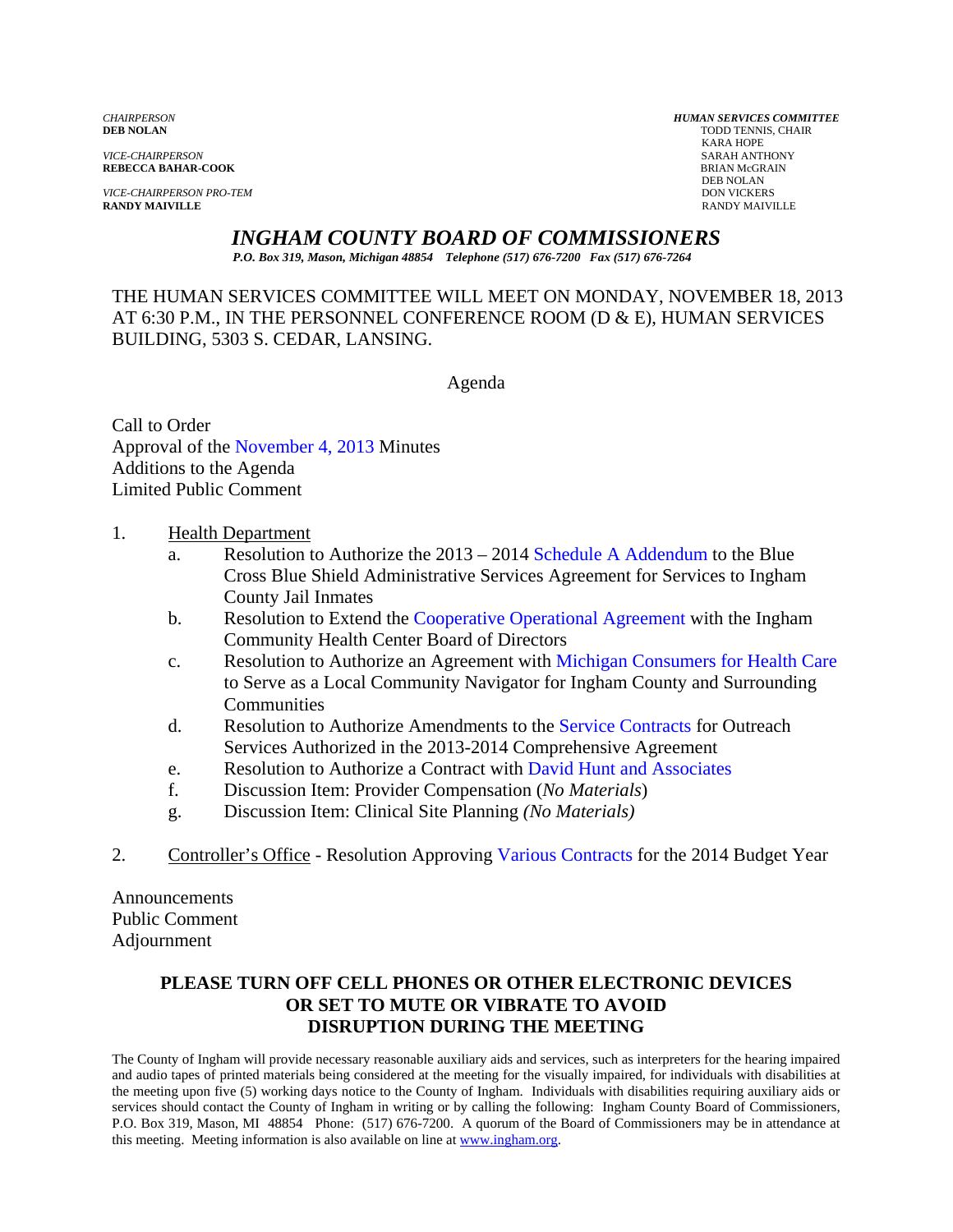#### HUMAN SERVICES COMMITTEE November 4, 2013 **Minutes**

<span id="page-1-0"></span>Members Present: Chairman Tennis, Comm. Vickers, Comm. Nolan, Comm. Hope, Comm. McGrain, Comm. Maiville, Comm. Anthony

Members Absent: None

Others Present: Jared Cypher, Dr. Renee Branch Canady, Robin Reynolds, Cheryl Gildner and others.

The meeting was called to order by Chairman Tennis at 6:30 p.m. in Personnel Conference Room "D & E" of the Human Services Building, 5303 S. Cedar Street, Lansing, Michigan.

Approval of the October 14, 2013 Minutes The October 14, 2013 minutes were approved as presented.

Additions to the Agenda There were no additions to the agenda.

Limited Public Comment There were no public comments.

MOVED BY COMM. VICKERS, SUPPORTED BY COMM. NOLAN TO APPOVE A CONSENT AGENDA FOR THE FOLLOWING ITEMS: CHAIRPERSON TENNIS REQUESTED ITEM 1 BE REMOVED FROM THE CONSENT AGENDA.

2. Human Services Committee - Resolution to Authorize a Cooperative Cash Match Agreement with the Michigan Department of Human Services - Michigan Rehabilitation Services

3. Ingham Health Plan - Resolution to Amend Resolution #13-163 Authorizing the Intergovernmental Transfer of Ingham County Funds to Support DSH Payment to McLaren Greater Lansing and Sparrow Health System

#### 4. Health Department

a. Resolution to Authorize Dental Services Contracts with Licensed Dentists for 2014

b. Resolution to Accept Funding from the U.S. Department of Health Resources and Services Administration for the Ryan White Title IV Women, Infants, Children, Youth and Affected Family Members Aids Healthcare Grant

MOTION CARRIED UNANIMOUSLY.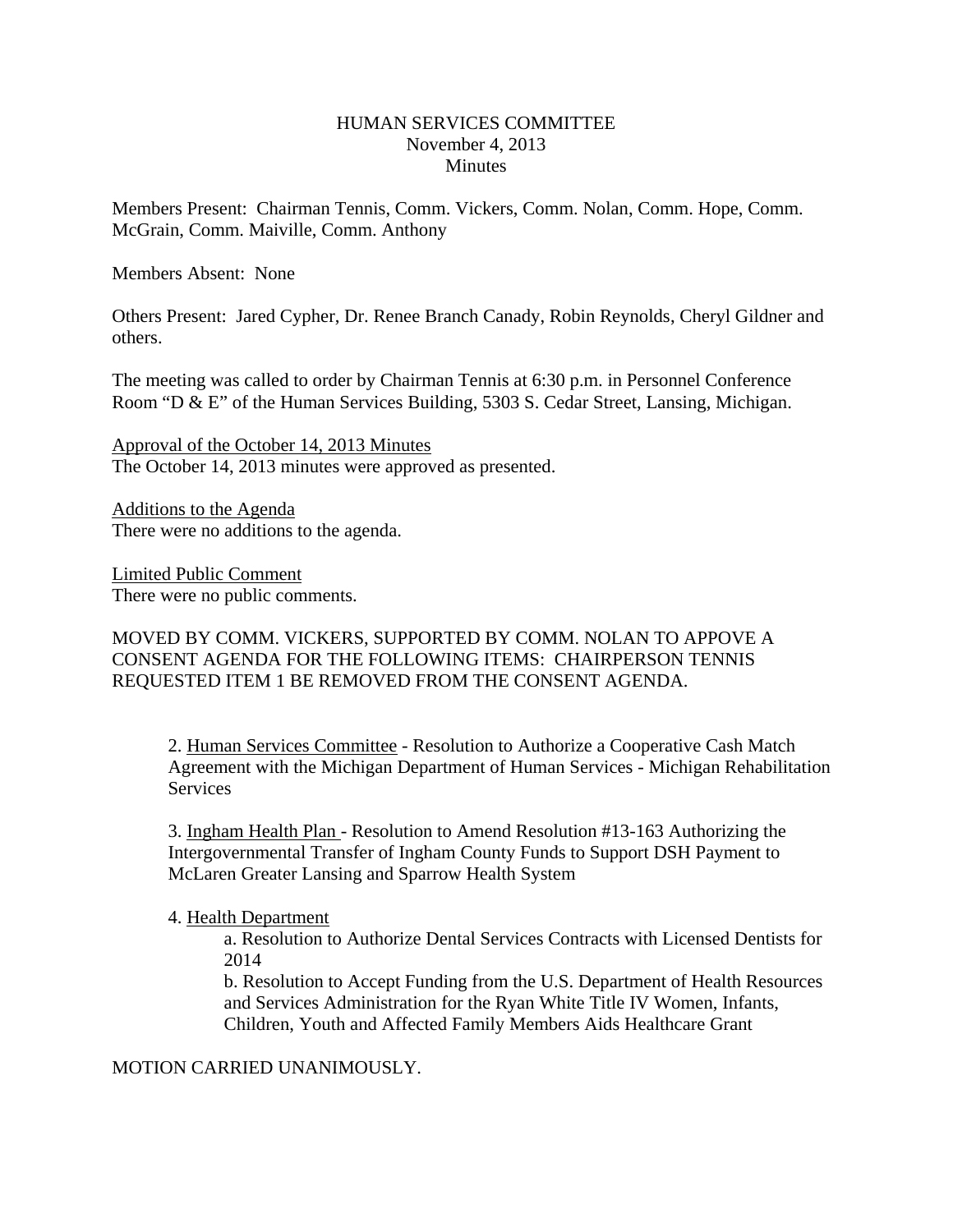### MOVED BY COMM. VICKERS, SUPPORTED BY COMM. NOLAN TO APPROVE THE ITEMS ON THE CONSENT AGENDA.

#### MOTION CARRIED UNANIMOUSLY.

1. Community Agencies - Resolution Authorizing 2014 Agreements for Community Agencies

#### MOVED BY COMM. MCGRAIN, SUPPORTED BY COMM. MAIVILLE TO APPROVE THE RESOLUTION AUTHORIZING 2014 AGREEMENTS FOR COMMUNITY AGENCIES.

#### Discussion:

Commissioners Maiville, Nolan, McGrain, Anthony and Tennis all expressed their thanks and complimented the dedicated efforts of the Controller's office and staff for their detailed recommendation list.

Comm. McGrain questioned whether or not the contracts for each agency would contain the required non-profit status requirements as well as the County's non-discrimination policy. Jared Cypher indicated that those details would be included on all contracts.

Comm. Nolan expressed her thanks to Comm's. McGrain & Tennis for their assistance in approving the \$12,000 to \$15,000 increase over the prior year in funding for the Agencies.

### MOTION CARRIED UNANIMOUSLY.

#### 4c. Discussion: Clinical Site Planning

Dr. Renee Branch Canady updated the Committee on the current status of the proposed Cedar Street Professional Building, formerly known as McLaren.At this point, all parties are waiting on the baseline environmental study & appraisal before further work can proceed.

Jared Cypher advised that the Controller's office is looking into a possible recommendation of short term financing of the building as opposed to outright purchase in order to account for future funding needs in other areas should they occur.

Comm. Vickers requested the Controller's office to prepare a bottom line cost of the building and interest costs report. Mr. Cypher agreed to have the information prepared for the Committee for additional review.

Dr. Canady continued to advise the committee on additional locations that are being reviewed for future planning, including the Stamp Rite property in Lansing. Currently a "test fit" is being conducted for suitability.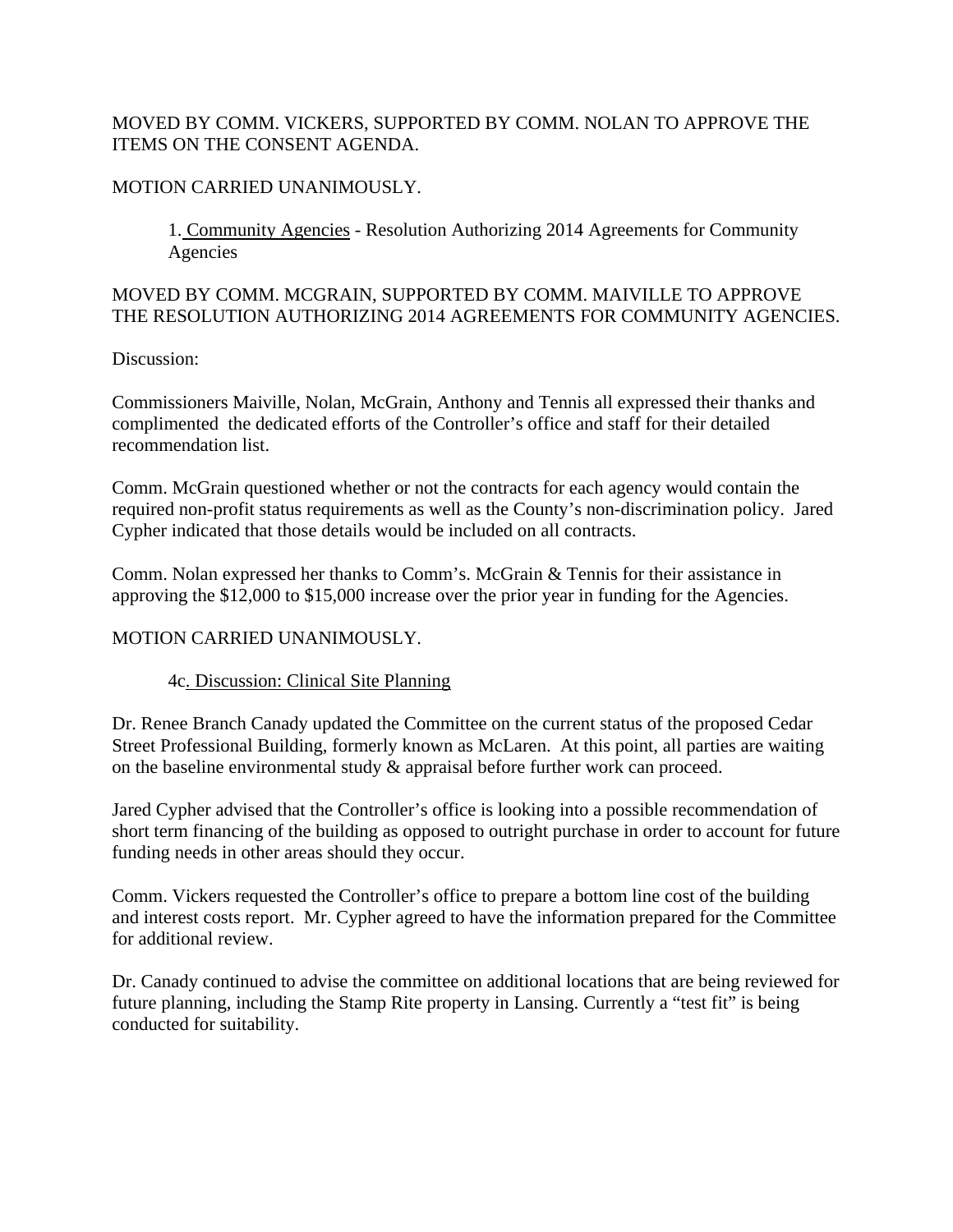Comm. McGrain suggested reaching out to the City of Lansing's Planning & Development Committee to make them aware of the needs of the County and to utilize their resources as available. Chairman Tennis agreed that this would be an appropriate action to take.

On an added note, Dr. Canady indicated that a new Nurse Practitioner has started and a new Physician will be on board beginning the 18<sup>th</sup> of November. Additional meetings with a candidate for a Community Health Care Director are being planned for the near future.

Chairman Tennis requested that the Clinical Site Planning topic remain on the agenda for the near future.

Comm. Nolan requested an update on the department study that is underway. Dr. Canady advised the committee that she has seen an initial draft memo and is working with Human Resources and that progress is being made. Mr. Cypher indicated that this topic is expected to be included as an agenda item for the next meeting.

#### Announcements

Comm. McGrain announced that the first indoor market of the season would be held at the Allen Street Market on November  $6<sup>th</sup>$ . Times are approximately 2 p.m. to 6 p.m.

Chairman Tennis advised the Committee that on Tuesday, November 5, SB 652 is scheduled for a hearing. The bill, if approved, would move the Court of Claims out of Ingham County. He noted that this could have a financial impact on the County should this occur and indicated that anyone that would be interested in following the bill should attend the hearing.

Public Comment There was no public comment.

The meeting adjourned at approximately 6:59 p.m.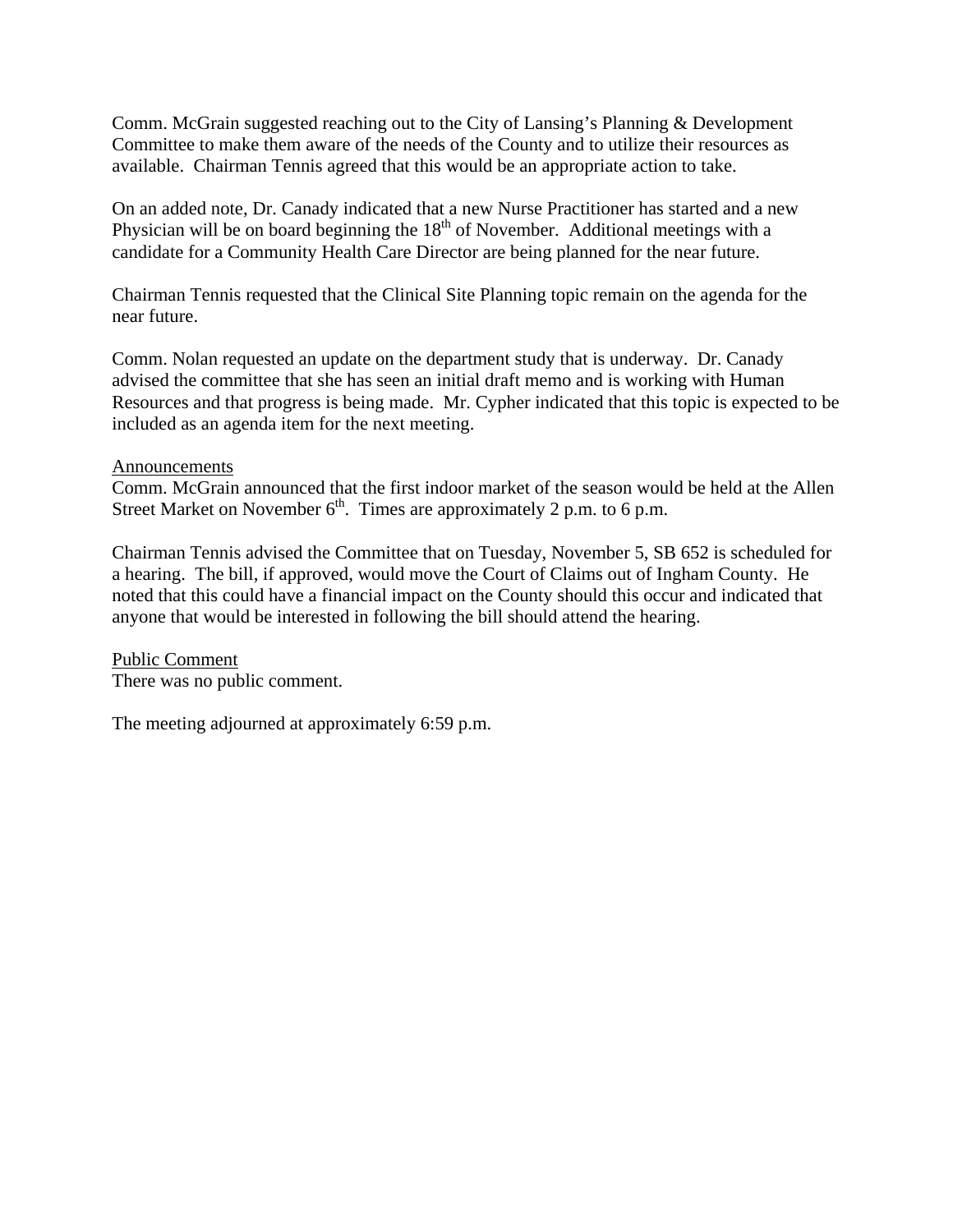# **NOVEMBER 18, 2013 HUMAN SERVICES AGENDA STAFF REVIEW SUMMARY**

## **ACTION ITEMS:**

## **The Assistant Deputy Controller is recommending approval of the following resolutions**

*1a. Health Department - Resolution to Authorize the 2013 – 2014 Schedule A Addendum to the Blue Cross Blue Shield Administrative Services Agreement for Services to Ingham County Jail Inmates*  This resolution updates the agreement between Ingham County and Blue Cross Blue Shield (BCBS) of Michigan wherein BCBS of Michigan would pay the claims of health care services provided to inmates of the Ingham County Jail. This agreement is updated annually by executing a Schedule A Addendum to the Administrative Services Contract. The current agreement was last amended in Resolution #12-435. The proposed Schedule A Addendum authorized through the attached resolution will cover the period of December 1, 2013 through November 30, 2014. The 2013-14 Schedule A Addendum proposed by BCBS remains the same as the 2012-13 agreement, with the exception of a change in the Additional Administrative Compensation as a percent of paid claims which is proposed to be not less than 10.00% or greater than 10.61% for the agreement period.

### *1b. Health Department - Resolution to Extend the Cooperative Operational Agreement with the Ingham Community Health Center Board of Directors*

This resolution extends the County's current cooperative operational agreement with the Ingham Community Health Center Board through January 31, 2014. The Board of Commissioners will be asked to approve a new agreement as soon as HRSA gives their approval to that agreement.

#### *1c. Health Department - Resolution to Authorize an Agreement with Michigan Consumers for Health Care to Serve as a Local Community Navigator for Ingham County and Surrounding Communities*

This resolution accepts a \$15,000 grant from Michigan Consumers for Healthcare (MCH) to serve as an initial point of contact and support for the Ingham County area as a Local Community Navigator (LCO) organization. The Coalition will be working closely with Enroll America and other grassroots organizations to ensure that outreach and education efforts are tied closely into the local navigator. MCH will provide compensation to the Health Department to support a staff member to be certified and made available on at least a part time basis to assist local consumers in understanding their enrollment options. The Registration and Enrollment Unit will provide community members with navigation services. Nancy Diawara, Project Specialist is designated as the certified Navigator for the Health Department.

## *1d. Health Department - Resolution to Authorize Amendments to the Service Contracts for Outreach Services Authorized in the 2013-2014 Comprehensive Agreement*

This resolution authorizes amendments to the service contracts for outreach services authorized in the 2013- 2014 Comprehensive Agreement. The Ingham Health Plan Corporation is providing an additional \$25,000 to support the outreach activities in these service contracts for the first quarter (October to December) of FY 2014. The remaining increase is funded by a redetermination of Medicaid Administration (Federal Share). There is no increase in General Fund dollars.

These services contracts shall be increased as followed:

Allen Neighborhood Center – from \$88,087 to \$98,626 NorthWest Initiative – from \$88,087 to \$98,626 Carefree Medical – from \$3,780 to \$6,480 South Side Community Coalition – from \$85,586 to \$92,317 Greater Lansing African American Health Institute – from \$67,204 to \$71,320 Family and Com. Dev. Services – from \$100,000 to \$126,190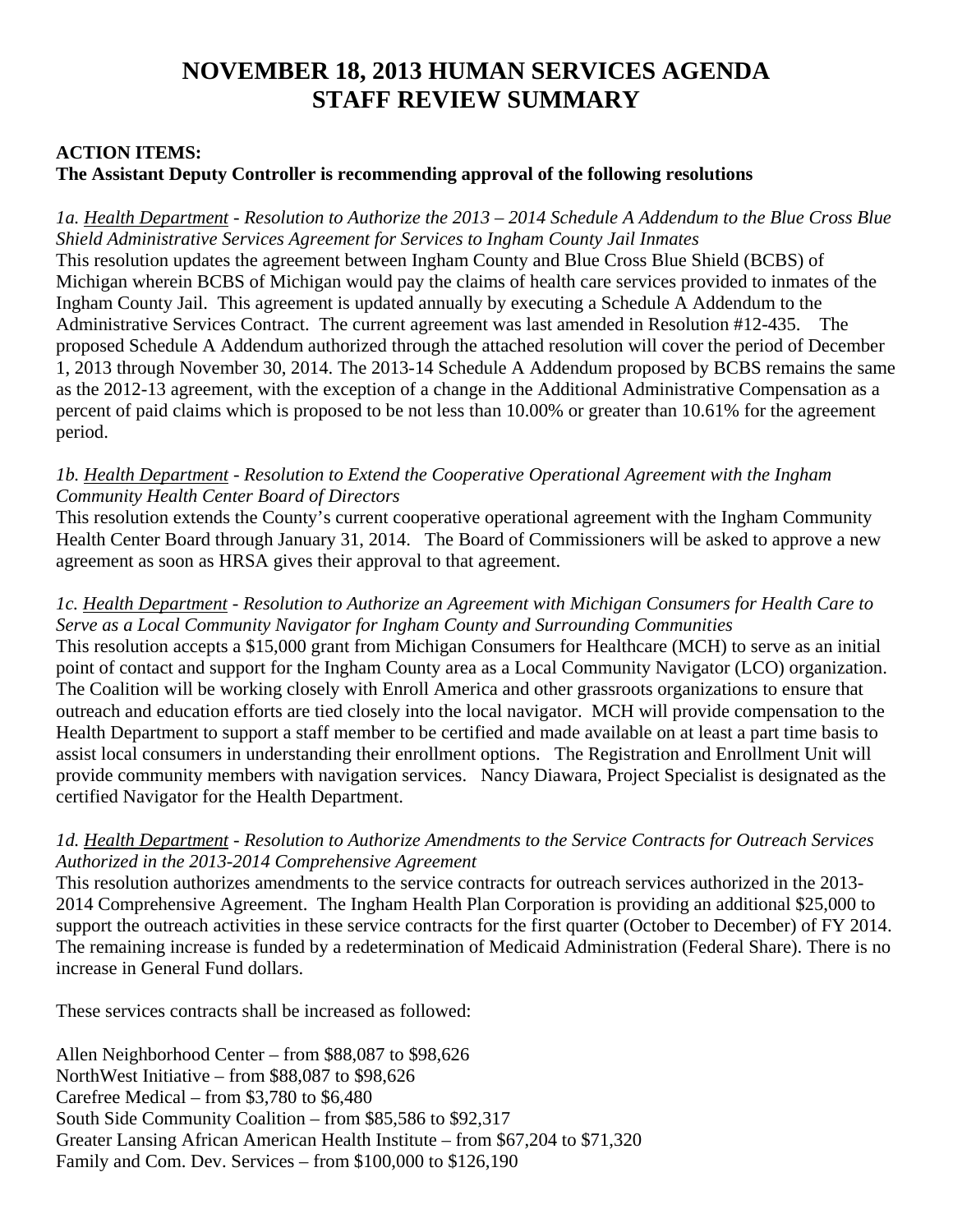*1e. Health Department - Resolution to Authorize a Contract with David Hunt and Associates* This resolution authorizes a contract with David Hunt and Associates utilizing grant funding in the amount of \$7,900 to provide introductory workshops in community organizing to the staff, clients, and community members involved in Healthy Start. The workshops will contribute to the creation of a strong and supportive community network dedicated to reversing the conditions that sustain infant mortality disparities in Ingham County. All but one of the workshops will be provided before the end of 2013. The final, culminating workshop will take place before March 31, 2014.

*2. Controller's Office - Resolution Approving Various Contracts for the 2014 Budget Year*  This resolution will approve the attached list of contracts for the 2014 budget year. The list consists only of contracts that are included in the 2014 Adopted Budget. Please see the attached memorandum for more details.

## **OTHER ITEMS:**

*1f. Health Department – Discussion Item: Provider Compensation* 

*1g. Health Department – Discussion Item: Clinical Site Planning*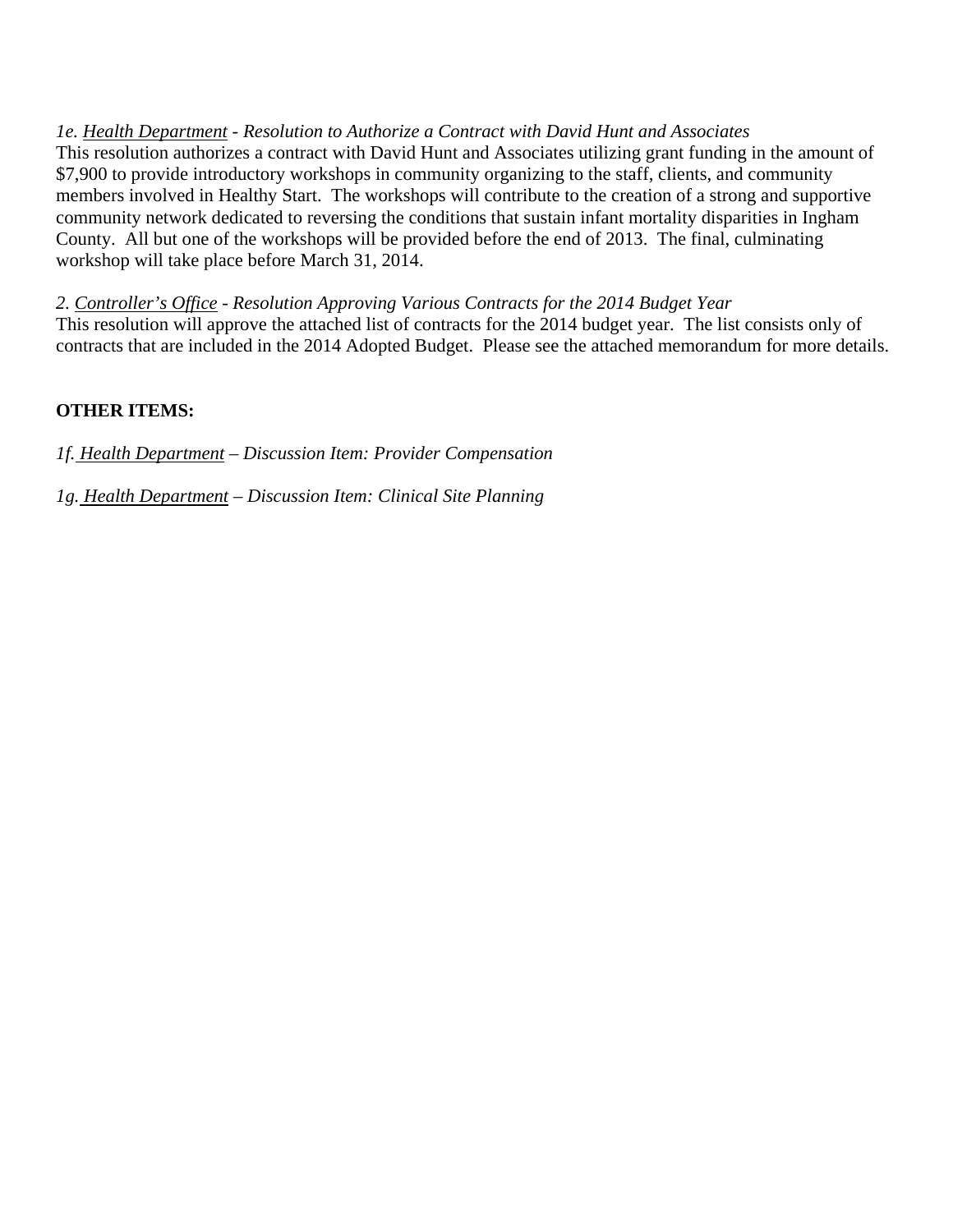# MEMORANDUM

<span id="page-6-0"></span>

| To:      | <b>Human Services Committee</b><br><b>Finance Committee</b>                                                                                                           |
|----------|-----------------------------------------------------------------------------------------------------------------------------------------------------------------------|
| From:    | Renée Branch Canady, PhD, MPA, Health Officer                                                                                                                         |
| Date:    | November $5, 2013$                                                                                                                                                    |
| Subject: | Resolution to Authorize the 2013-14 Schedule A Addendum to the Blue Cross Blue Shield<br>Administrative Services Agreement for Services to Ingham County Jail Inmates |

Ingham County and Blue Cross Blue Shield (BCBS) of Michigan entered into an agreement in 1996 wherein BCBS of Michigan would pay the claims of health care services provided to inmates of the Ingham County Jail. This agreement is updated annually by executing a Schedule A Addendum to the Administrative Services Contract. The currently agreement was amended in Resolution #12-435. The proposed Schedule A Addendum authorized through the attached resolution will cover the period of December 1, 2013 through November 30, 2014.

The 2013-14 Schedule A Addendum proposed by BCBS remains the same, with the exception of a change in the Additional Administrative Compensation as a percent of paid claims which is proposed to be not less than 10.00% or greater than 10.61% for the agreement period.

I recommend that the Board of Commissioners authorize the 2013 - 2014 Schedule A Addendum to the BCBSM Administrative Services Agreement for the 2013-14 agreement period in order to maintain BCBS services for paying claims for health care services provided to inmates of the Ingham County Jail.

c: John Jacobs, w/ attachment Barbara Watts Mastin, w/attachment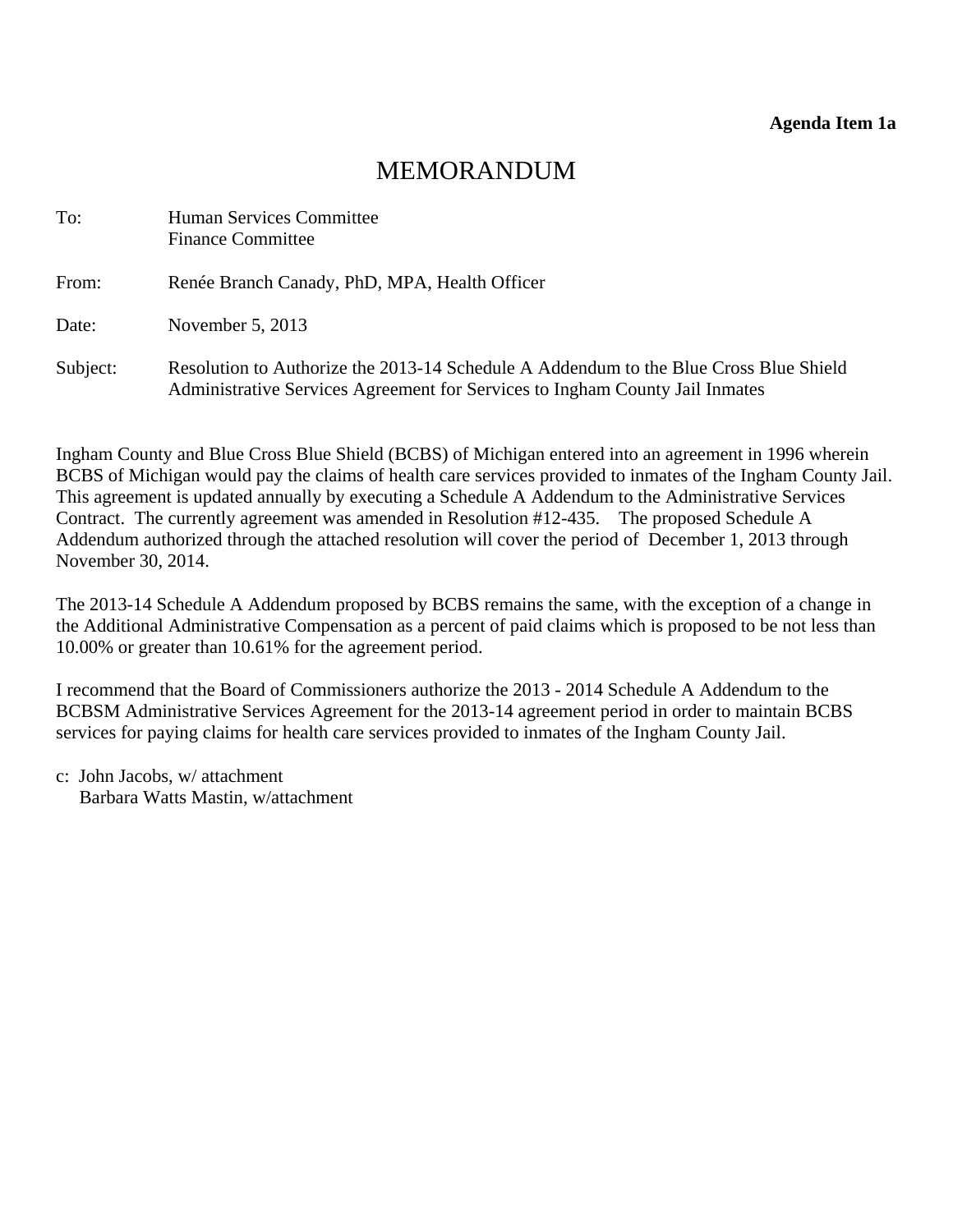Introduced by the Human Services and Finance Committees of the:

#### INGHAM COUNTY BOARD OF COMMISSIONERS

#### **RESOLUTION TO AUTHORIZE THE 2013 – 2014 SCHEDULE A ADDENDUM TO THE BLUE CROSS BLUE SHIELD ADMINISTRATIVE SERVICES AGREEMENT FOR SERVICES TO INGHAM COUNTY JAIL INMATES**

WHEREAS, Ingham County and Blue Cross Blue Shield (BCBS) of Michigan entered into an agreement in 1996 wherein BCBS of Michigan would pay the claims of health care services provided to inmates of the Ingham County Jail; and

WHEREAS, that agreement is updated by executing a Schedule A attachment; and

WHEREAS, the current agreement was authorized in Resolution #12-435 for the period of December 1, 2012 through November 30, 2013; and

WHEREAS, BCBS of Michigan has proposed a 2013 – 2014 Schedule A Addendum to the Administrative Services Agreement; and

WHEREAS, proposed 2013 – 2014 Schedule A Addendum to the Administrative Services Agreement remains the same as the 2012-13 Schedule A Addendum with exception of the Additional Administrative Compensation as a percent of paid claims which will not be less than 10.00% or greater than 10.61% for the 2013-14 agreement period; and

WHEREAS, the Health Officer recommends that the Board of Commissioners authorize the 2013 - 2014 Schedule A Addendum to the BCBSM Administrative Services Agreement for inmates of the Ingham County Jail.

THEREFORE BE IT RESOLVED, that the Board of Commissioners authorizes the attached Schedule A Addendum to the Administrative Services Agreement with Blue Cross and Blue Shield of Michigan for paying claims for health care services provided to inmates of the Ingham County Jail.

BE IT FURTHER RESOLVED, that the Schedule A Addendum shall be effective December 1, 2013 through November 30, 2014.

BE IT FURTHER RESOLVED, that the Chairperson of the Board of Commissioners is hereby authorized to sign the necessary contract documents on behalf of the County after approval as to form by the County Attorney.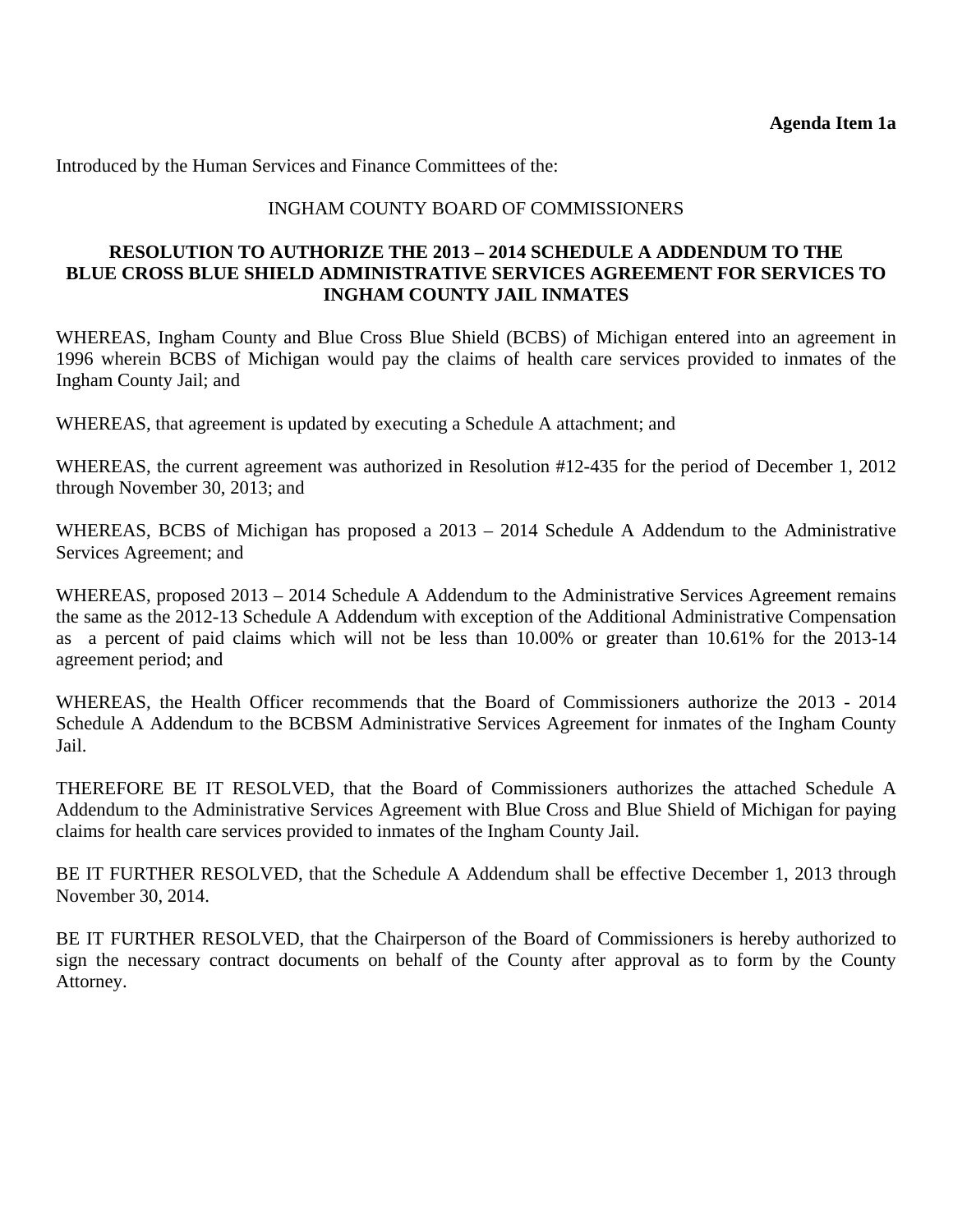|                                          |                                                                                                              |                                                                                | Administrative Services Contract (ASC) |                        | SCHEDULE A - Renewal Term Dec 2013 to Nov 2014) |                                        |           |  |  |  |  |
|------------------------------------------|--------------------------------------------------------------------------------------------------------------|--------------------------------------------------------------------------------|----------------------------------------|------------------------|-------------------------------------------------|----------------------------------------|-----------|--|--|--|--|
|                                          |                                                                                                              | 1. Group Name:                                                                 | Ingham County Inmates                  |                        |                                                 |                                        |           |  |  |  |  |
|                                          |                                                                                                              | 2. Group Number/Cluster:                                                       | 007004013                              |                        |                                                 |                                        |           |  |  |  |  |
|                                          |                                                                                                              | 3. Contract Effective Date:                                                    | December 1, 2007                       |                        |                                                 |                                        |           |  |  |  |  |
|                                          | 4.                                                                                                           | <b>ASC Funding Arrangement:</b>                                                | Monthly Wire                           |                        |                                                 |                                        |           |  |  |  |  |
|                                          | 5.                                                                                                           | Line(s) of Business:                                                           |                                        |                        |                                                 |                                        |           |  |  |  |  |
|                                          |                                                                                                              | [X] Facility                                                                   |                                        |                        | [X] Prescription Drugs                          |                                        |           |  |  |  |  |
|                                          |                                                                                                              | [ ] Facility Foreign                                                           |                                        |                        | [ ] Dental                                      |                                        |           |  |  |  |  |
|                                          |                                                                                                              | [ ] Facility Domestic                                                          |                                        | [ ] Vision             |                                                 |                                        |           |  |  |  |  |
|                                          |                                                                                                              | [X]<br>Physician                                                               |                                        |                        | [ ] Hearing                                     |                                        |           |  |  |  |  |
|                                          |                                                                                                              | Master Medical<br>$\mathbf{I}$<br>*Domestic Facility Code(s):                  |                                        |                        |                                                 |                                        |           |  |  |  |  |
|                                          |                                                                                                              |                                                                                |                                        |                        |                                                 |                                        |           |  |  |  |  |
|                                          |                                                                                                              | 6. Administrative Fees:                                                        |                                        | Percent of             |                                                 |                                        |           |  |  |  |  |
|                                          |                                                                                                              |                                                                                |                                        | Paid Claims            |                                                 | Monthly<br><u>.Contracts </u>          |           |  |  |  |  |
|                                          |                                                                                                              | Administrative Fee<br>А.                                                       |                                        | 11,00%                 |                                                 | 575                                    |           |  |  |  |  |
|                                          |                                                                                                              | В.<br><b>Additional Agent Fee</b><br><b>TOTAL</b>                              |                                        | 11.00%                 |                                                 |                                        |           |  |  |  |  |
|                                          |                                                                                                              | C. Additional Administrative Compensation:                                     |                                        |                        |                                                 |                                        |           |  |  |  |  |
|                                          |                                                                                                              | Nine percent (9%) of the BCBSM discounts on Michigan hospital claims, but the  |                                        |                        |                                                 |                                        |           |  |  |  |  |
|                                          |                                                                                                              | Additional Administrative Compensation as a percent of paid claims will not be |                                        |                        |                                                 |                                        |           |  |  |  |  |
|                                          |                                                                                                              | less than 10.00%                                                               | or greater than                        | 10.61%                 |                                                 |                                        |           |  |  |  |  |
|                                          |                                                                                                              | 7. Stop-loss Coverage(s):                                                      |                                        |                        |                                                 |                                        |           |  |  |  |  |
|                                          |                                                                                                              | Stop-loss Coverage Purchased<br>А.                                             |                                        |                        |                                                 |                                        |           |  |  |  |  |
|                                          |                                                                                                              | [ ] Standard                                                                   |                                        |                        | [ ] Specific Only                               |                                        |           |  |  |  |  |
|                                          |                                                                                                              | [ ] Specific and Aggregate<br>[X] None                                         |                                        |                        | [ ] Aggregate Only                              |                                        |           |  |  |  |  |
|                                          |                                                                                                              |                                                                                |                                        |                        |                                                 |                                        |           |  |  |  |  |
|                                          |                                                                                                              | Coverage Lines of Business<br>В.                                               |                                        |                        |                                                 |                                        |           |  |  |  |  |
|                                          |                                                                                                              | [ ] Facility                                                                   |                                        |                        | [ ] Master Medical                              |                                        |           |  |  |  |  |
|                                          |                                                                                                              | [ ] Facility Foreign Payment<br>[ ] Facility Domestic Charge                   |                                        | [ ] Prescription Drugs |                                                 |                                        |           |  |  |  |  |
|                                          |                                                                                                              | [ ] Physician                                                                  |                                        |                        |                                                 | All Lines of Business (Aggregate Only) |           |  |  |  |  |
|                                          |                                                                                                              |                                                                                |                                        |                        |                                                 |                                        |           |  |  |  |  |
|                                          | C.                                                                                                           | Attachment Point(s) (per contract)                                             | Specific: N/A                          |                        |                                                 | Aggregate: N/A                         |           |  |  |  |  |
|                                          |                                                                                                              |                                                                                |                                        |                        |                                                 |                                        |           |  |  |  |  |
|                                          |                                                                                                              |                                                                                |                                        | Cost Per               |                                                 | Monthly                                | Monthly   |  |  |  |  |
|                                          | D.                                                                                                           | Total Stop-loss Premium                                                        |                                        | Contract<br>N/A        |                                                 | Contracts<br>N/A                       | Premium   |  |  |  |  |
|                                          |                                                                                                              |                                                                                |                                        |                        |                                                 |                                        | N/A       |  |  |  |  |
|                                          |                                                                                                              |                                                                                |                                        |                        |                                                 |                                        |           |  |  |  |  |
|                                          |                                                                                                              |                                                                                |                                        |                        |                                                 |                                        |           |  |  |  |  |
|                                          |                                                                                                              |                                                                                |                                        |                        |                                                 |                                        |           |  |  |  |  |
|                                          |                                                                                                              |                                                                                |                                        |                        |                                                 |                                        |           |  |  |  |  |
|                                          | Blue Cross Blue Shield of Michigan is an independent licensee of the Blue Cross and Blue Shield Association. |                                                                                |                                        |                        |                                                 |                                        |           |  |  |  |  |
| Ingham County Inmates<br>Group 007004013 |                                                                                                              |                                                                                |                                        |                        |                                                 |                                        |           |  |  |  |  |
|                                          |                                                                                                              | 8 Late Payment Charges/Interest:<br>A. Weekly Late Payment Charge              |                                        |                        |                                                 |                                        |           |  |  |  |  |
|                                          |                                                                                                              | B. Yearly Statutory Interest Charge (Simple Interest)                          |                                        |                        |                                                 |                                        | 2%<br>12% |  |  |  |  |
|                                          |                                                                                                              | C. Provider Contractual Interest                                               |                                        |                        |                                                 |                                        |           |  |  |  |  |
|                                          |                                                                                                              | 9 BCBSM Account:                                                               | 1840-09397-3                           |                        | Comerica                                        | 0720-00096                             |           |  |  |  |  |

 $\begin{aligned} \int_{\mathbb{R}^d}\mathcal{L}_{\mathcal{H}}\,d\mathcal{H}^{\mathcal{H}}\\ &\qquad \qquad \int_{\mathbb{R}^d}\mathcal{L}_{\mathcal{H}}\,d\mathcal{H}^{\mathcal{H}}\\ &\qquad \qquad \mathcal{H}^{\mathcal{H}}\end{aligned}$ 

 $\mathcal{L}^{\text{max}}(\mathbf{A},\mathbf{A})$  and

 $\mathbb{C}^2$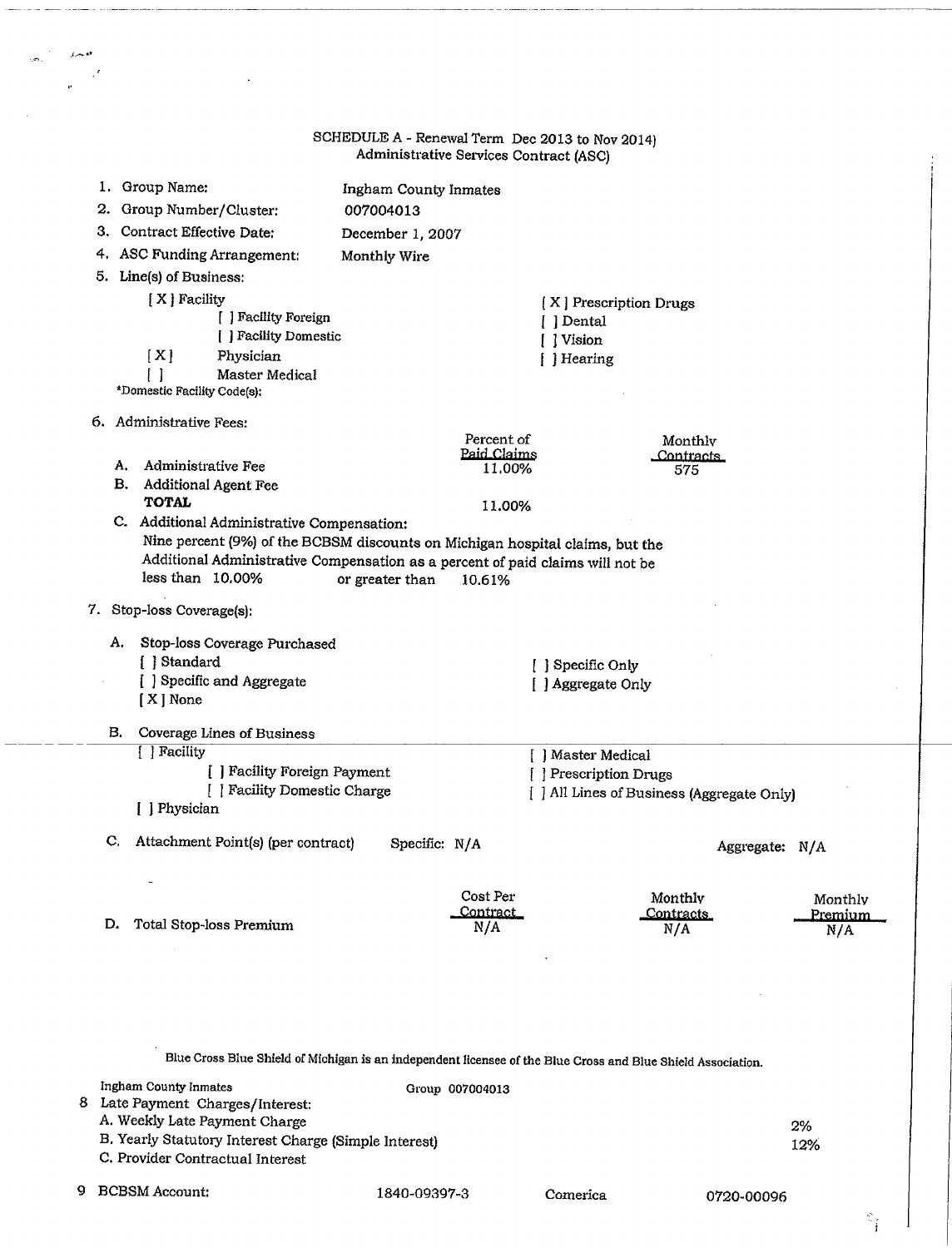Wire Number

 $\frac{1}{2} + \epsilon$ 

i em

Bank

- 10 In the event the Schedule A in the form as submitted to Group by BCBSM ("this Schedule A") is not signed by Group and delivered to BCBSM on or before the 15th day after the Renewal Date, Group's administrative fee shall increase by \$2 per contract per month during the Term until the first day of the month following BCBSM's receipt of this Schedule A as signed by Group. Notwithstanding the foregoing, Group's total increase in its administrative fee shall not exceed \$10,000 per month.
- 11 BCBSM will charge an additional administrative fee of \$4.00 per contract per month if an ASC customer obtains stop-loss coverage from a third-party stop-loss vendor.
- 12 Your rate does not include taxes or assessments under consideration by federal and state governments that, if enacted, would be added to your bill.

| BCBSM:      | THE GROUP:  |
|-------------|-------------|
|             |             |
| (Signature) | (Signature) |
|             |             |
| (Print)     | (Print)     |
|             | TITLE:      |
|             |             |
|             |             |
| (Signature) | (Signature) |
|             |             |
| (Print)     | (Print)     |
|             | TITLE:      |
|             |             |

Blue Cross Blue Shield of Michigan is an independent licensee of the Blue Cross and Blue Shield Association. **Ingham County Inmates**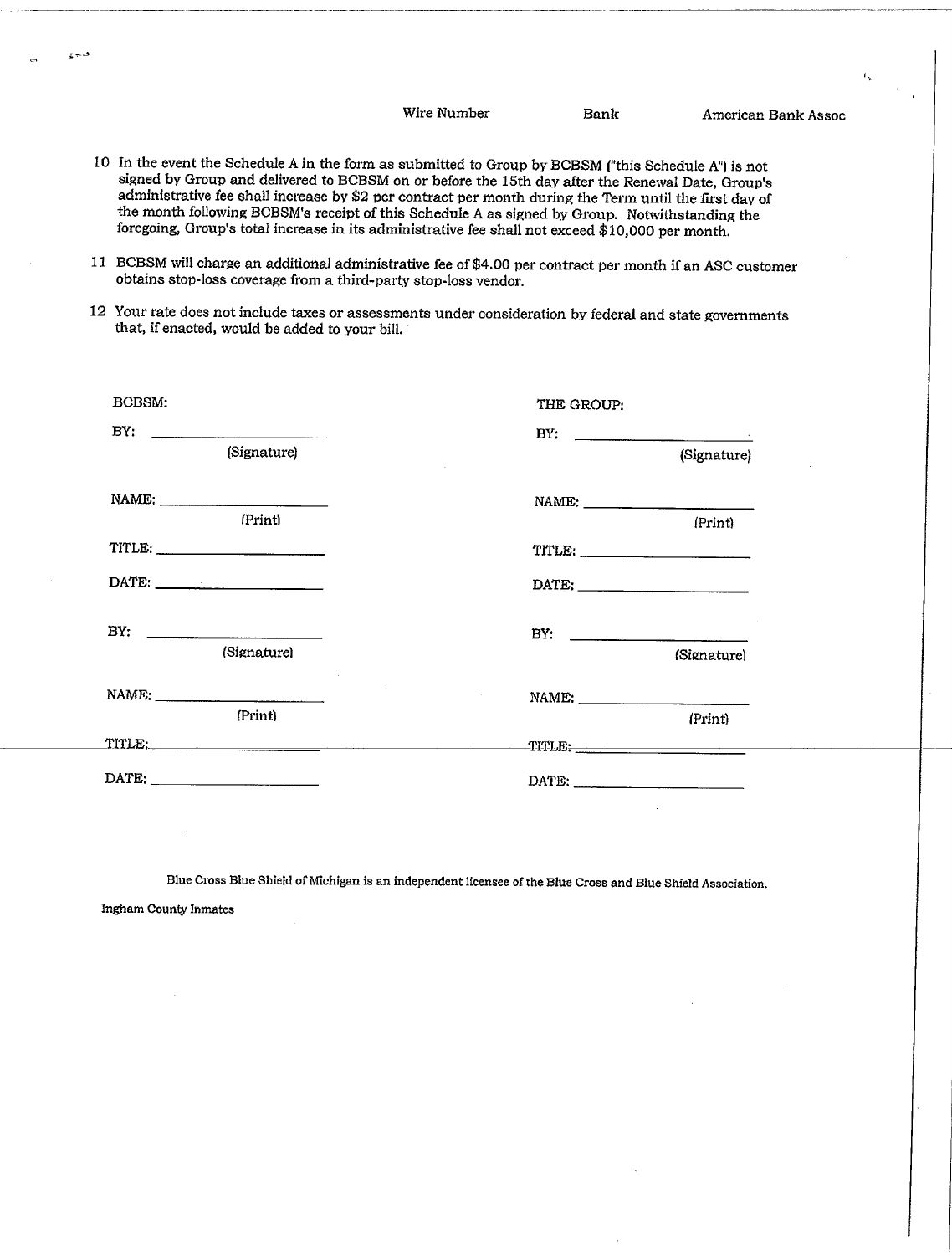**Agenda Item 1b** 

# MEMORANDUM

<span id="page-10-0"></span>TO: Human Services Committee

FROM: Renée Branch Canady, PhD, MPA, Health Officer

DATE: November 8, 2013

RE: Resolution to Extend the Cooperative Operations Agreement between the Health Department and the Ingham Community Health Center Board of Directors

Attached is a resolution to authorize the extension of the Cooperative Operational Agreement with the Ingham County Community Health Center Board of Directors. The current agreement expires on November 30, 2013. This resolution would extend this agreement through January 31, 2014.

As a Health Center Program Grantee of the U.S. Department of Health and Human Services' Health Resources and Services Administration (HRSA), the Health Department is required by Section 330 of the Public Health Services (PHS) Act to maintain a governing board composed of individuals, a majority of who are being served by the center and, who as a group, represent the individuals being served by the center in terms of demographic factors such as race, ethnicity and sex. The Health Department may fulfill this requirement with two separate boards. Each board's responsibilities must be specified in writing so that responsibilities for carrying out the governance functions are clearly understood. The health center board's functions must include the selection of services to be provided by the centers, determination of hours during which such services will be provided, approval of the center's annual budget and grant application, and approval of the selection and dismissal of the chief executive of the health center.

In Resolution #13-337, the Cooperative Agreement was extended through November 30, 2013 to satisfy these requirements. The terms and conditions of a new Cooperative Agreement are currently under reviewed and must be approved by HRSA before a new resolution for a revised Cooperative Agreement can be brought forth to the Ingham County Board of Commissioners and the Ingham Community Health Center Board of Directors.

In order to remain in compliance as a HRSA grantee during the interim from November 30, 2013 to the time that a revised Cooperative Agreement is established, the term of the current Cooperative Agreement must be extended through January 31, 2014.

I recommend that the Board of Commissioners authorize an extension of the terms and duration of the current Cooperative Operational Agreement with the Ingham County Community Health Center Board of Directors through January 31, 2014.

Attachment

c: John Jacobs w/attachment Barbara Mastin, w/attachment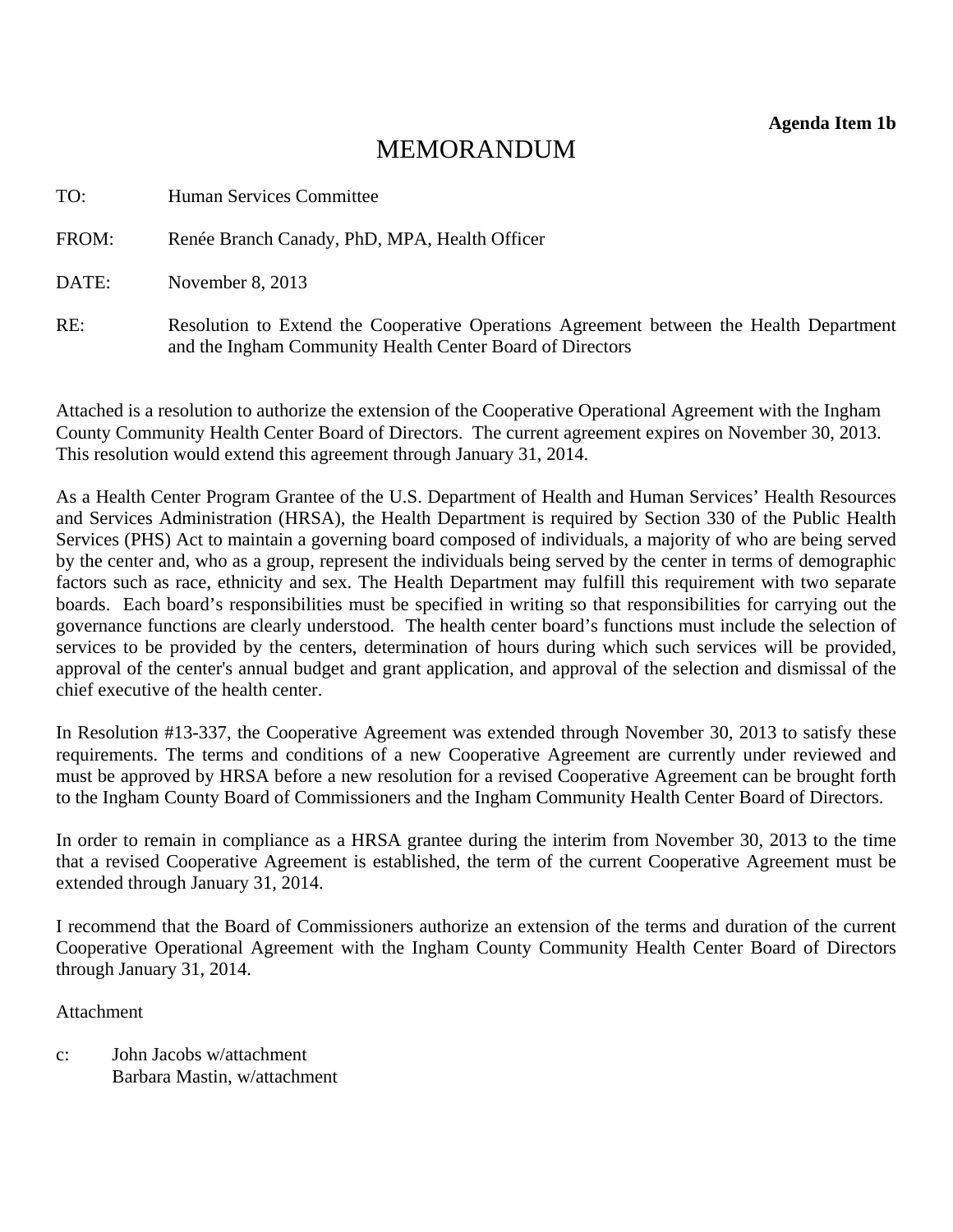Introduced by the Human Services Committee of the:

## **INGHAM COUNTY BOARD OF COMMISSIONERS**

### **RESOLUTION TO EXTEND THE COOPERATIVE OPERATIONAL AGREEMENT WITH THE INGHAM COMMUNITY HEALTH CENTER BOARD OF DIRECTORS**

WHEREAS, In Resolution #13-337, the Cooperative Operational Agreement between Ingham County and the Ingham County Community Health Center Board of Directors was extended for the period of October 1, 2013 through November 30, 2013; and

WHEREAS, as a Health Center Program Grantee of the U.S. Department of Health and Human Services' Health Resources and Services Administration, Ingham County is required by Section 330 of the Public Health Services (PHS) Act to maintain a governing board composed of individuals, a majority of who are being served by the center and, who as a group, represent the individuals being served by the center in terms of demographic factors such as race, ethnicity and sex; and

WHEREAS, as a public entity health department, Ingham County may fulfill this requirement with two separate boards; and

WHEREAS, when two boards exist, each board's responsibilities must be specified in writing so that responsibilities for carrying out the governance functions are clearly understood; and

WHEREAS, the health center board's functions must, at a minimum, include the:

- selection of services to be provided by the center;
- determination of hours during which such services will be provided;
- approval of the center's annual budget and grant application, and
- approval of the selection and dismissal of the chief executive of the health center; and

WHEREAS, Ingham County fulfills this requirement through a Cooperative Operational Agreement with the Ingham Community Health Center Board of Directors; and

WHEREAS, the current Cooperative Operational Agreement ends November 30, 2013; and

WHEREAS, in order to maintain compliance, the term of this agreement must be extended; and

WHEREAS, the Ingham Community Health Center Board of Directors has reviewed and supports the agreement; and

WHEREAS, the Health Officer recommends that the Board of Commissioners authorize and extension of the Cooperative Operational Agreement through January 31, 2014.

THEREFORE BE IT RESOLVED, that the Ingham County Board of Commissioners hereby authorizes an extension of the Cooperative Operational Agreement with the Ingham Community Health Center Board through January 31, 2014.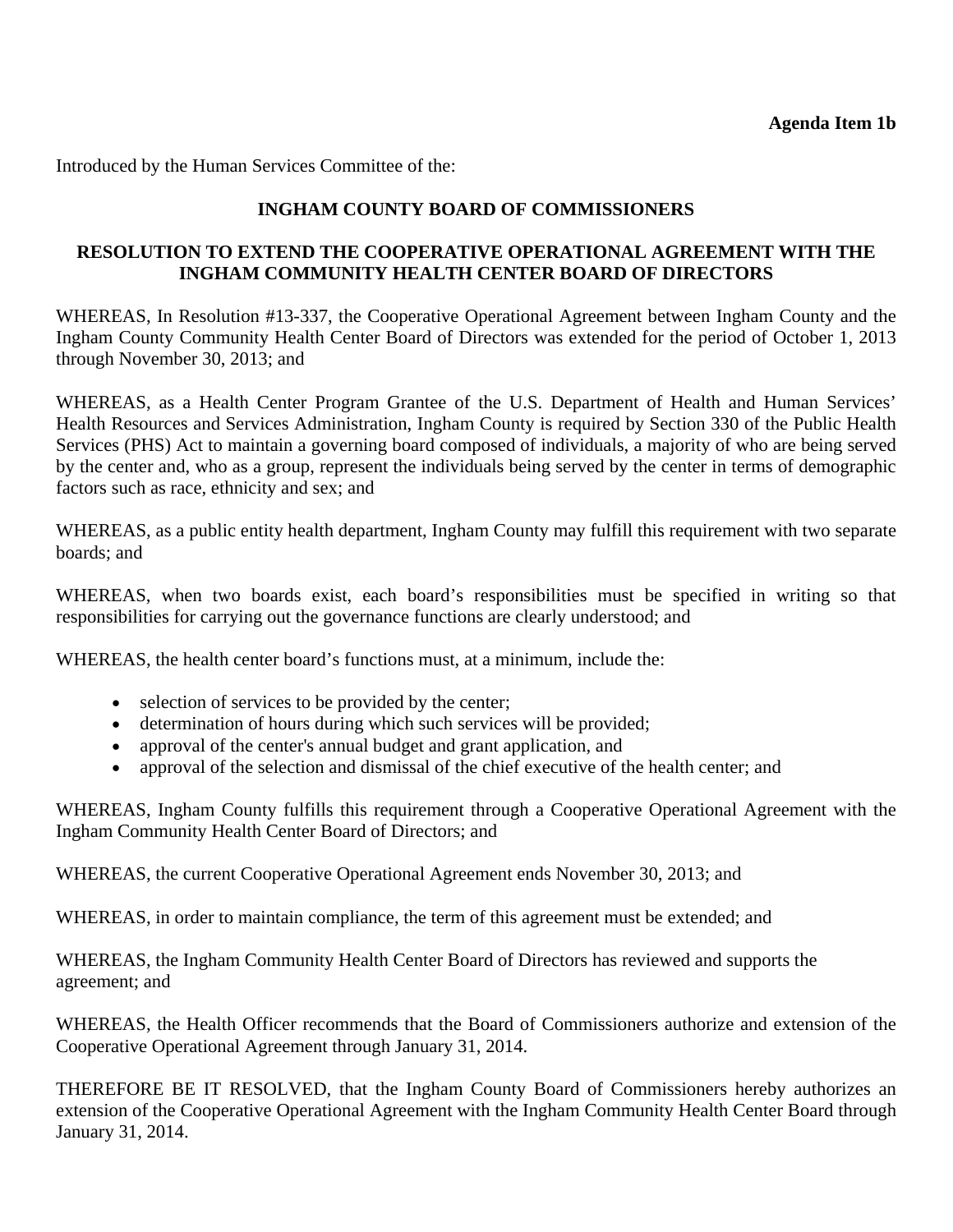BE IT FURTHER RESOLVED, that all terms conditions of the Cooperative Operational Agreement are unchanged.

BE IT FURTHER RESOLVED, that the Chairperson of the Board of Commissioners is hereby authorized to sign the necessary contract documents on behalf of the County after approval as to form by the County Attorney.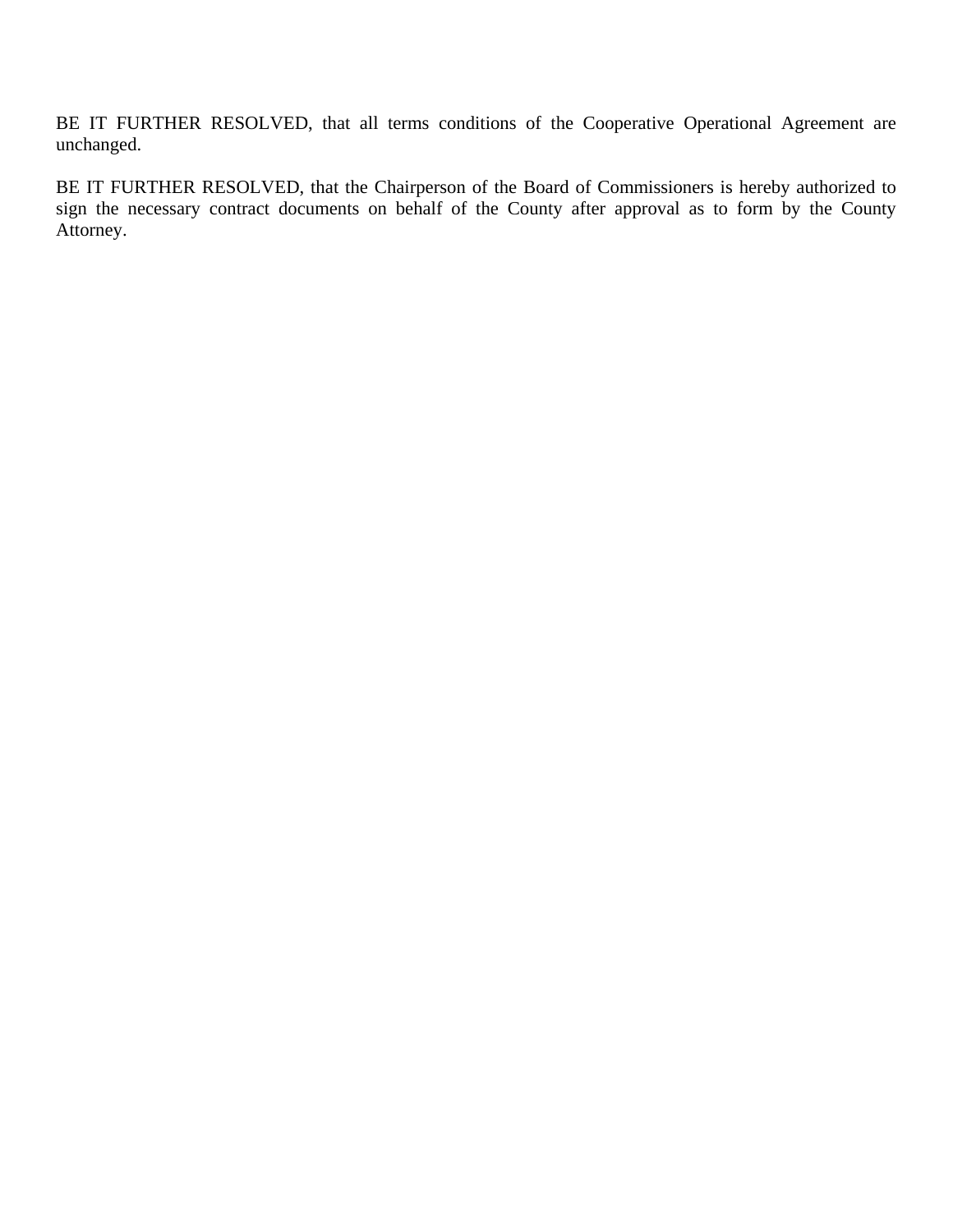**Agenda Item 1c** 

# MEMORANDUM

<span id="page-13-0"></span>

| TO:   | <b>Human Services Committee</b><br><b>Finance Committee</b>         |
|-------|---------------------------------------------------------------------|
| FROM: | Renée Branch Canady, PhD, MPA, Health Officer                       |
| DATE: | November 12, 2013                                                   |
| RE:   | Resolution to Authorize the Michigan Consumers for Healthcare Grant |

The Michigan Consumers for Healthcare (MCH) coalition has been selected by the federal government to be a Navigator assisting the uninsured in making their enrollment decisions. The coalition will be Michigan's only statewide Navigator program, engaging more than 120 partner agencies in the important work of reaching out to and assisting hard to reach populations everywhere.

MCH would like to contract with the Health Department to serve as an initial point of contact and support for the Ingham County area as a Local Community Navigator (LCO) organizations. The Coalition will be working closely with Enroll America and other grassroots organizations to ensure that outreach and education efforts are tied closely into the local navigator.

MCH will provide \$15,000 in compensation to the Health Department to support a staff member to be certified and made available on at least a part time basis to assist local consumers in understanding their enrollment options. The Registration and Enrollment Unit will provide community members with navigation services. Nancy Diawara, Project Specialist is designated as the certified Navigator for the Health Department.

I recommend that the Board of Commissioners adopt the attached resolution and authorize the agreement with MCH.

#### Attachment

c: Nancy Hayward w/attachment Debbie Edokpolo w/attachment John Jacobs w/attachment Jane Noice w/attachment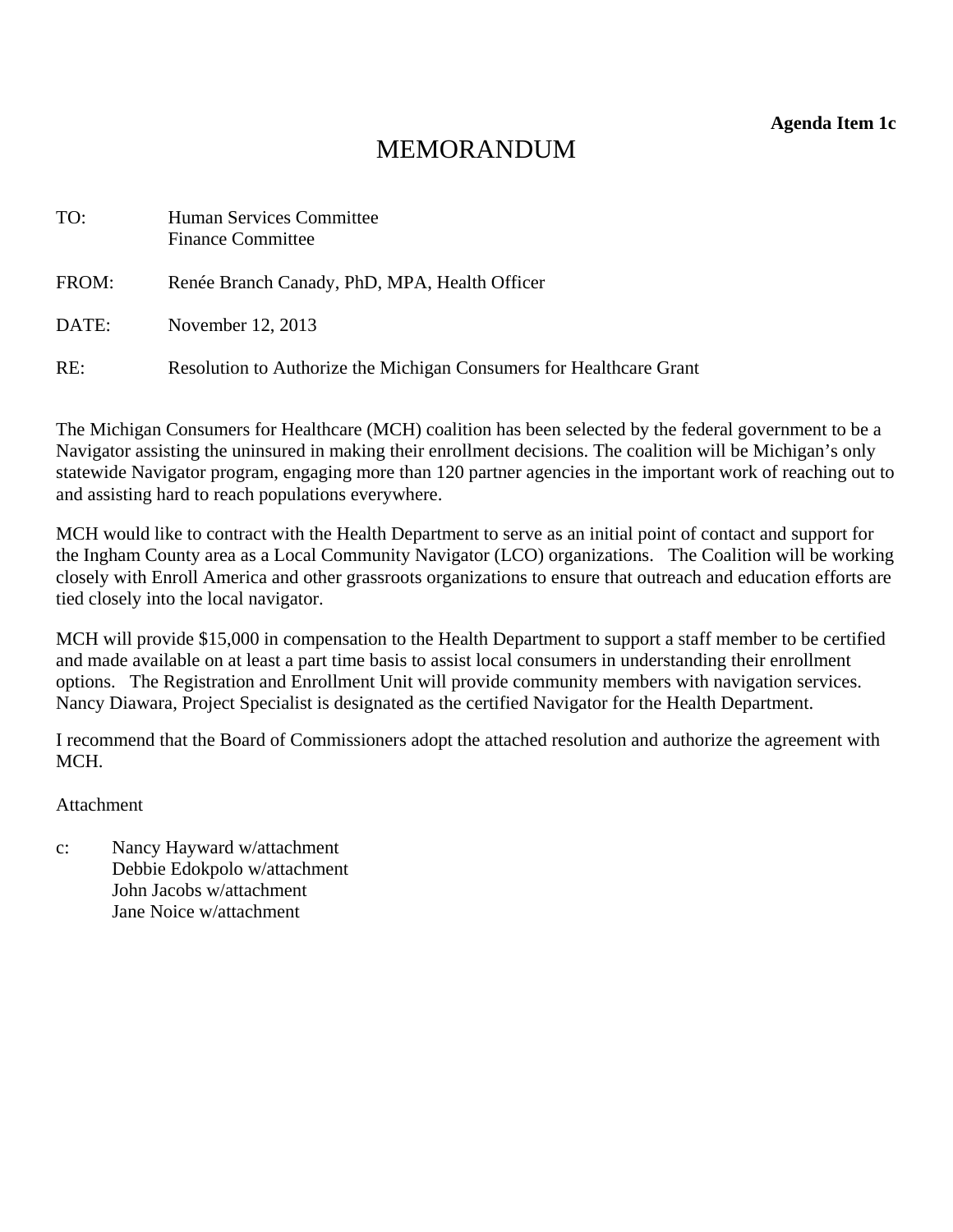Introduced by the Human Services and Finance Committees of the:

### INGHAM COUNTY BOARD OF COMMISSIONERS

#### **RESOLUTION TO AUTHORIZE AN AGREEMENT WITH MICHIGAN CONSUMERS FOR HEALTH CARE TO SERVE AS A LOCAL COMMUNITY NAVIGATOR FOR INGHAM COUNTY AND SURROUNDING COMMUNITIES**

WHEREAS, Michigan Consumers for Healthcare (MCH) coalition has been selected by the federal government to be a Navigator assisting the uninsured in making their enrollment decisions; and

WHEREAS, The coalition will be Michigan's only statewide Navigator program, engaging more than 120 partner agencies in the important work of reaching out to and assisting hard to reach populations everywhere; and

WHEREAS, MCH would like to contract with the Health Department to serve as an initial point of contact and support for the Ingham County area as a Local Community Navigator (LCO) organizations; and

WHEREAS, MCH will provide \$15,000 in compensation to the Health Department to support a staff member to assist local consumers in understanding their enrollment options; and

WHEREAS, a Program Specialist in the Registration and Enrollment Unit is designated as the certified Navigator for the Health Department; and

WHEREAS, the Health Officer recommends that the Board authorize an agreement with Michigan Consumers for Healthcare for the period of October 1, 2013 to September 30, 2014.

THEREFORE BE IT RESOLVED, that the Ingham County Board of Commissioners authorizes an agreement with Michigan Consumers for Healthcare to provide the Health Department up to \$15,000 to support the salary of a Program Specialist to provide Navigation services to consumers in Ingham County and surrounding communities.

BE IT FURTHER RESOLVED, that the period of the agreement shall be October 1, 2013 to September 30, 2014.

BE IT FURTHER RESOLVED, the Controller/Administrator is authorized to make any necessary budget adjustments consistent with this resolution.

BE IT FURTHER RESOLVED, that the Board Chairperson is authorized to sign the agreement after review by the County Attorney.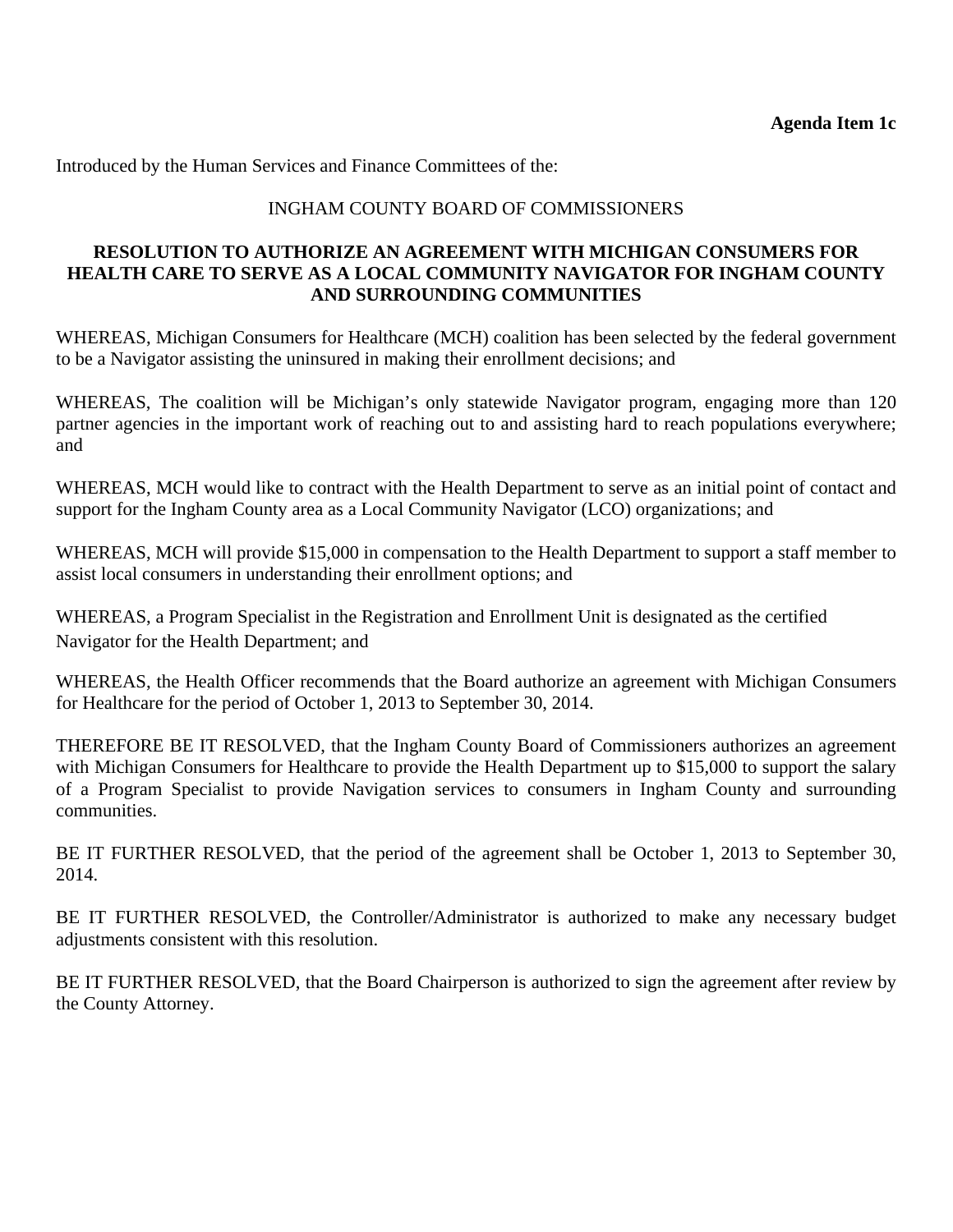# **MEMORANDUM**

<span id="page-15-0"></span>

| TO:   | <b>Human Services Committee</b><br><b>Finance Committee</b>                                                           |
|-------|-----------------------------------------------------------------------------------------------------------------------|
| FROM: | Renée B. Canady, PhD, MPA, Health Officer                                                                             |
| DATE: | November $5, 2013$                                                                                                    |
| RE:   | Resolution to Amend the Services Contracts for Outreach Services Authorized in the 2013-14<br>Comprehensive Agreement |

In Resolution #13-384, the 2013-14 Agreement for Delivery of Public Health Services under the Comprehensive Process with the Michigan Department of Community Health for the period of October 1, 2013 through September 30, 2014.

This resolution authorized service contracts with the providers named below to support outreach activities to potential and current Medicaid beneficiaries. These service contracts braided together with requirements and funds from multiple sources, including County and Medicaid Administration (Federal Share):

The Ingham Health Plan Corporation is providing an additional \$25,000 to support the outreach activities in these service contracts for the first quarter (October to December) of FY 2014. The remaining increase is funded by a redetermination of Medicaid Administration (Federal Share). There is no increase in General Fund dollars.

These services contracts shall be increased as followed:

Allen Neighborhood Center – from \$88,087 to \$98,626 NorthWest Initiative – from \$88,087 to \$98,626 Carefree Medical – from \$3,780 to \$6,480 South Side Community Coalition – from \$85,586 to \$92,317 Greater Lansing African American Health Institute – from \$67,204 to \$71,320 Family and Com. Dev. Services – from \$100,000 to \$126,190

I recommend that the Board accept the \$25,000 from the IHP Corporation and amend the service contracts for outreach activities that were authorized in Resolution #13-384.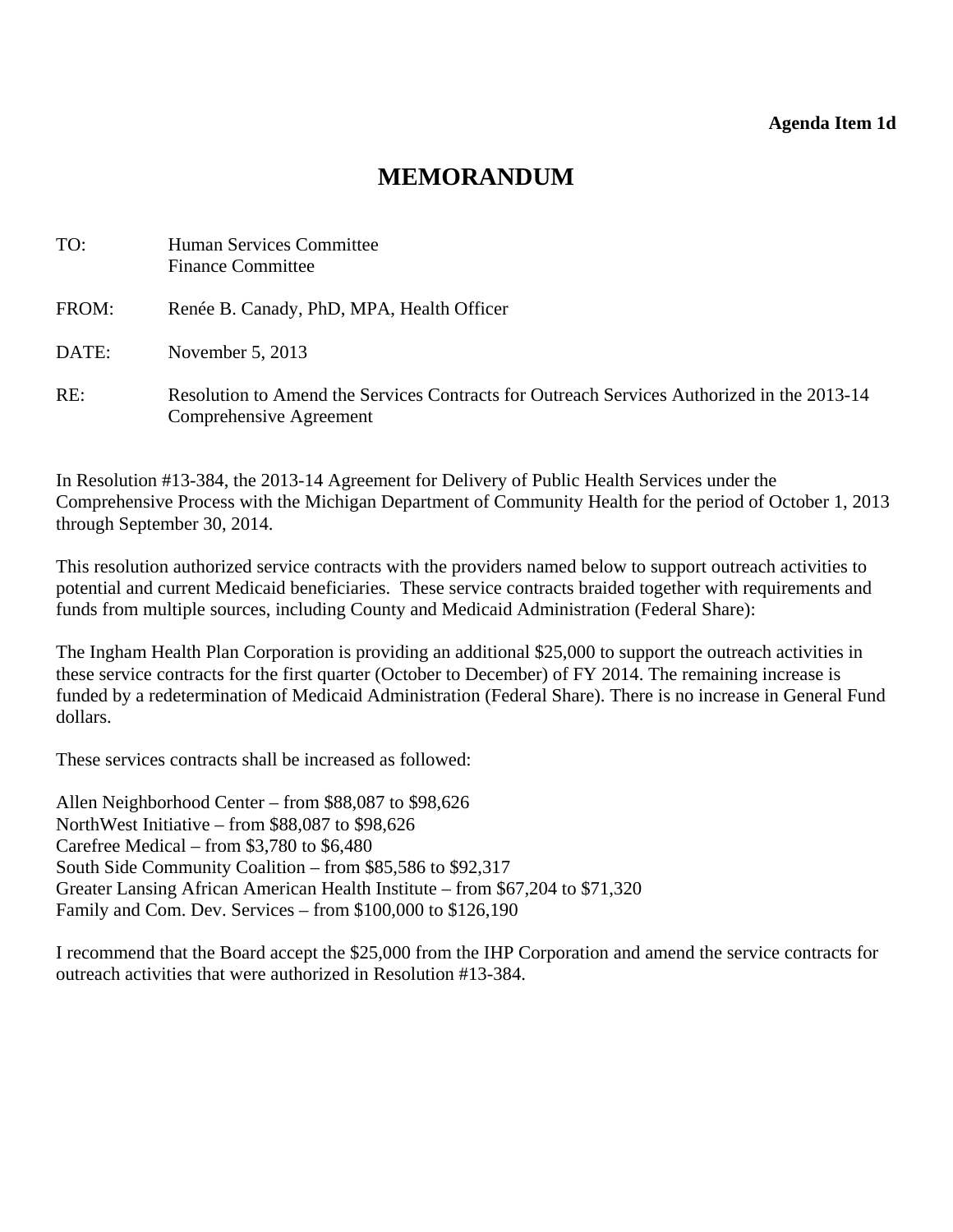Introduced by the Human Services and Finance Committees of the:

#### INGHAM COUNTY BOARD OF COMMISSIONERS

#### **RESOLUTION TO AUTHORIZE AMENDMENTS TO THE SERVICE CONTRACTS FOR OUTREACH SERVICES AUTHORIZED IN THE 2013-2014 COMPREHENSIVE AGREEMENT**

WHEREAS, in Resolution #13-384, the 2013-14 Agreement for Delivery of Public Health Services under the Comprehensive Process with the Michigan Department of Community Health for the period of October 1, 2013 through September 30, 2014; and

WHEREAS, this resolution authorized service contracts with the providers named below to support outreach activities to potential and current Medicaid beneficiaries; and

WHEREAS, these service contracts braided together with requirements and funds from multiple sources, including County and Medicaid Administration (Federal Share); and

WHEREAS, the Ingham Health Plan Corporation is providing an additional \$25,000 to support the outreach activities in these service contracts for the first quarter (October to December) of FY 2013; and

WHEREAS, the remaining increase is funded by a redetermination of Medicaid Administration (Federal Share); and

WHEREAS, the Health Officer has recommended that the Board of Commissioners authorize these Amendments with the following agencies: Allen Neighborhood Center – from \$88,087 to \$98,626 NorthWest Initiative – from \$88,087 to \$98,626 Carefree Medical – from \$3,780 to \$6,480 South Side Community Coalition – from \$85,586 to \$92,317 Greater Lansing African American Health Institute – from \$67,204 to \$71,320 Family and Com. Dev. Services – from \$100,000 to \$126,190

THEREFORE BE IT RESOLVED, that the Board of Commissioners accepts the \$25,000 from the IHP Corporation and amends the service contracts for outreach activities that were authorized in Resolution #13-384 as follows: Allen Neighborhood Center – from \$88,087 to \$98,626 NorthWest Initiative – from \$88,087 to \$98,626 Carefree Medical – from \$3,780 to \$6,480 South Side Community Coalition – from \$85,586 to \$92,317

Greater Lansing African American Health Institute – from \$67,204 to \$71,320 Family and Com. Dev. Services – from \$100,000 to \$126,190

BE IT FURTHER RESOLVED, that the Controller/Administrator is authorized to make any necessary budget adjustments consistent with this resolution.

BE IT FURTHER RESOLVED, the period of the service contracts remains October 1, 2013 through September 30, 2014.

BE IT FURTHER RESOLVED, that the Board Chairperson is authorized to sign any agreements consistent with this resolution after review by the County Attorney.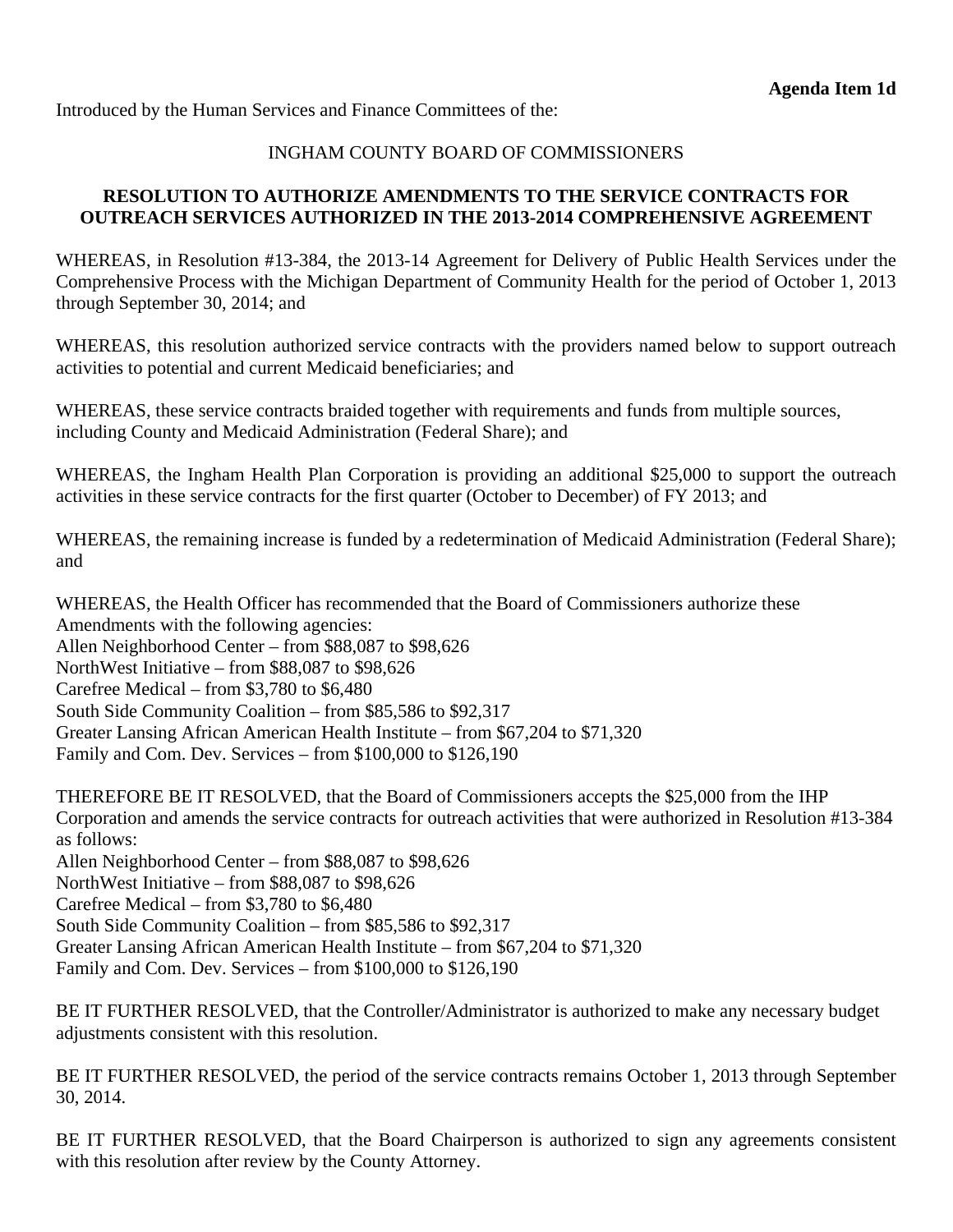# **MEMORANDUM**

<span id="page-17-0"></span>

| TO:   | Human Services Committee<br><b>Finance Committee</b>                   |
|-------|------------------------------------------------------------------------|
| FROM: | Renée B. Canady, PhD, MPA, Health Officer                              |
| DATE: | November $5, 2013$                                                     |
| RE:   | Recommendation to Authorize a Contract with David Hunt and Associates. |

In 2009, the Health Department (ICHD) received a grant from the W.K. Kellogg Foundation (WKKF) to advance its Social Justice Initiative in several ways, one of which was to provide training in the discipline of community organizing to Ingham County residents with an interest in health equity. With funds from this grant, ICHD contracted with David Hunt and Associates to provide these trainings from September to November, 2012. Mr. Hunt's work was very well received by both community teams and ICHD staff, and several of the efforts launched by his trainings have continued to have an impact on the community.

The WKKF grant will end on December 31, 2013. A request to extend the grant for another year was not approved; rather, our contract manager from the foundation requested that we reprogram any remaining unobligated funds to be used by the end of 2013. ICHD staff from the Social Justice Initiative and the Healthy Start Program have recommended that a portion of these funds be used to contract with David Hunt and Associates to provide introductory workshops in community organizing to the staff, clients, and community members involved in Healthy Start. The workshops will contribute to the creation of a strong and supportive community network dedicated to reversing the conditions that sustain infant mortality disparities in Ingham County.

All but one of the workshops will be provided before the end of 2013. The final, culminating workshop will take place before March 31, 2014.

The attached resolution authorizes a contract with David Hunt and Associates in the amount of \$7,900 to support this work for the period of November 1, 2013 through March 31, 2014. Reprogrammed funds from the WKKF grant will provide \$6,900 of this amount and the remaining \$1,000 (to fund the final workshop in 2014) will be provided by a grant from ISAIAH, Inc., which is dedicated to creating an alignment between public health professionals and community organizers in Michigan.

I recommend that the Board of Commissioners adopt the attached resolution.

c: John Jacobs w/attachment Doak Bloss w/attachment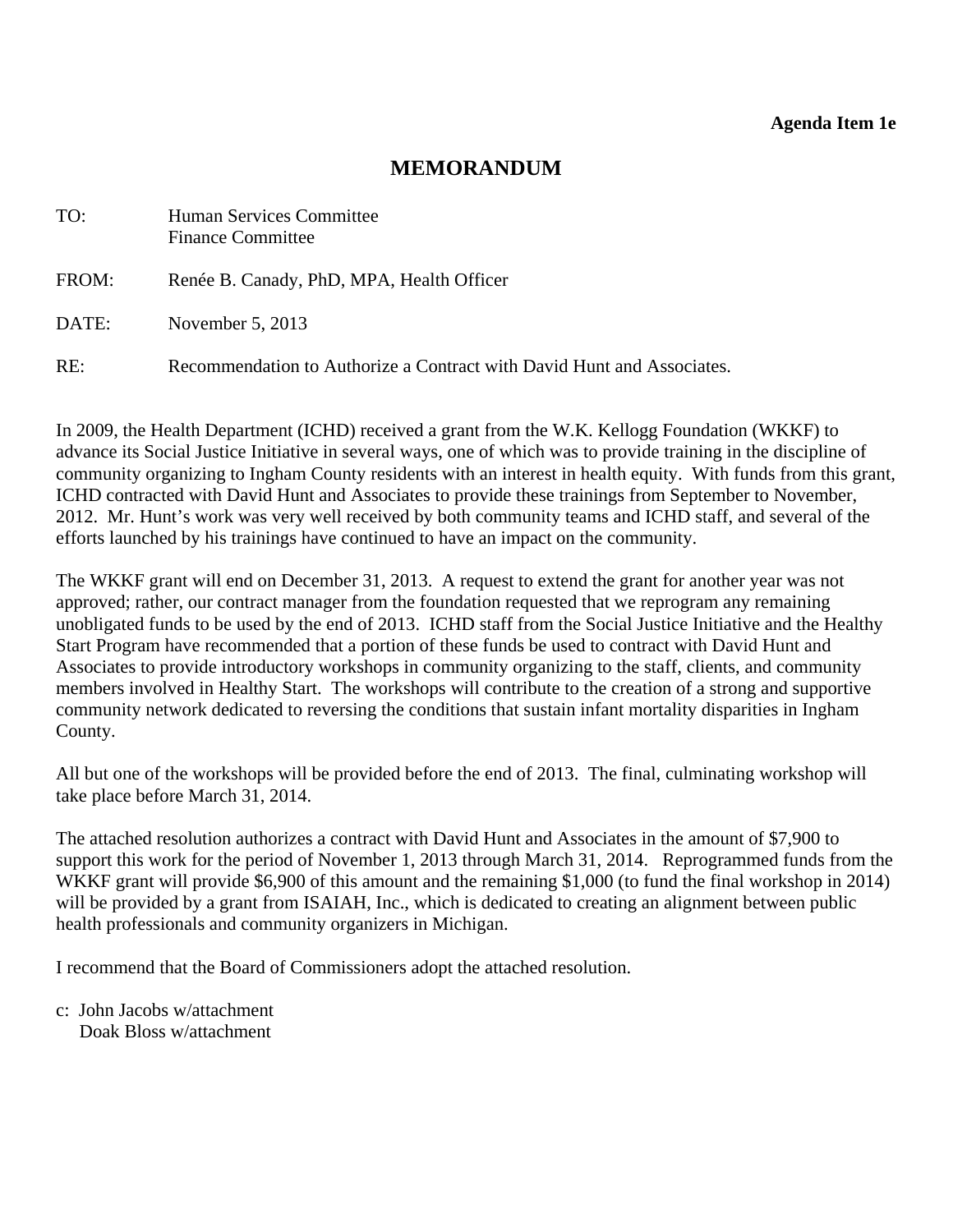Introduced by the Human Services and Finance Committees of the:

#### INGHAM COUNTY BOARD OF COMMISSIONERS

#### **RESOLUTION TO AUTHORIZE A CONTRACT WITH DAVID HUNT AND ASSOCIATES**

WHEREAS, the Health Department has identified health equity – which is the elimination of the root causes of health disparity as one of its core values; and

WHEREAS, in 2004, 2006, and 2009, the Health Department received grant support from the W. K. Kellogg Foundation (Resolutions #04-074, #06-015, #09-198) to launch a social justice network to advance health equity; and

WHEREAS, the 2009 grant from the W. K. Kellogg Foundation included funding to support training in the principles of community organizing in Ingham County, and the Health Department entered into a contract with David Hunt and Associates to provide eight training sessions and additional professional development support to Health Department staff in the fall of 2012; and

WHEREAS, the 2009 W. K. Kellogg grant will end on December 31, 2013, and representatives of the W.K. Kellogg Foundation have advised the Health Department to reprogram any unspent funds remaining in the grant to be expended before December 31, 2013; and

WHEREAS, in Resolution #13-232, the Health Department has been awarded additional support for training in community organizing from ISAIAH, Inc.; and

WHEREAS, the Health Department coordinates a Healthy Start initiative designed to reduce disparities in birth outcomes by empowering African American women and others in their social network to build a strong and supportive community network to reverse negative conditions that contribute to infant mortality disparities in their community; and

WHEREAS, the Health Department staff currently working on Healthy Start and the Social Justice initiative have determined that Healthy Start clients and staff would benefit from learning the organizing principles taught by David Hunt and Associates; and

WHEREAS, the Health Officer recommends that the Board authorize a contract with David Hunt and Associates in the amount of \$7,900 to provide four training sessions with clients and staff from the Healthy Start initiative.

THEREFORE BE IT RESOLVED, that the Ingham County Board of Commissioners authorizes a contract in the amount of \$7,900 with David Hunt and Associates to provide four training sessions with clients and staff from the Healthy Start initiative for the period of November 1, 2013 through March 31, 2014.

BE IT FURTHER RESOLVED, that \$6,900 of this subcontract will be supported by the W.K. Kellogg grant and \$1,000 by grant funds from ISAIAH, Inc.

BE IT FURTHER RESOLVED, that the Board Chairperson is authorized to sign the contract after review by the County Attorney.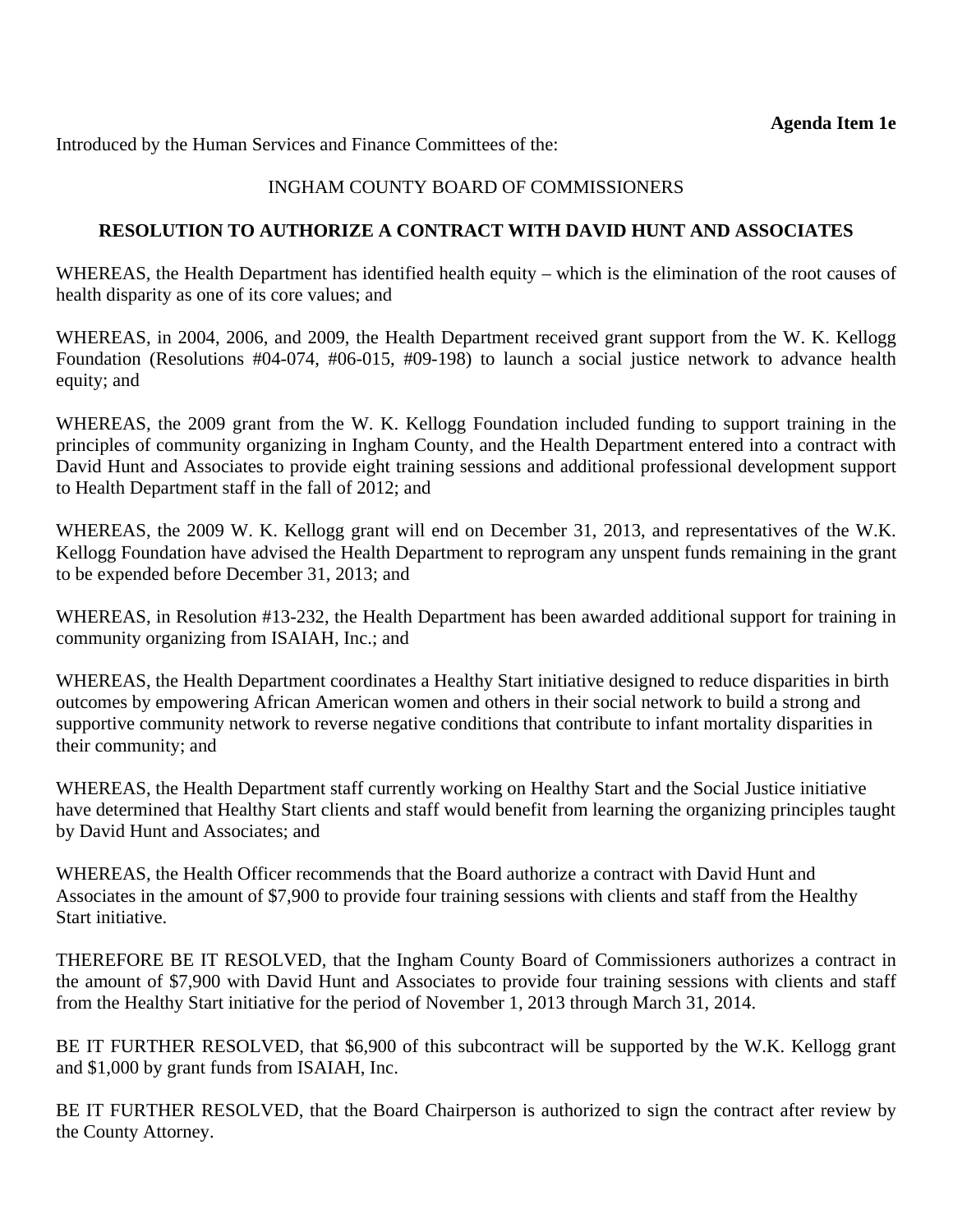#### **Agenda Item 2**

<span id="page-19-0"></span>DATE: November 7, 2013 TO: Finance and Liaison Committees FROM: Teri Morton, Budget Director RE: Resolution Approving Various Contracts for the 2014 Budget Year

This resolution will approve the attached list of contracts for the 2014 budget year. The list consists only of contracts that are included in the 2014 Adopted Budget. If a contract later exceeds the budgeted amount, a resolution will need to be brought before the Board of Commissioners approving the increased amount. In addition, a separate Board resolution will be required if there is a change in employee status or increase in the total number of employees.

\_\_\_\_\_\_\_\_\_\_\_\_\_\_\_\_\_\_\_\_\_\_\_\_\_\_\_\_\_\_\_\_\_\_\_\_\_\_\_\_\_\_\_\_\_\_\_\_\_\_\_\_\_\_\_\_\_\_\_\_\_\_\_\_\_\_\_\_\_\_\_\_\_\_\_\_\_\_\_\_\_\_\_\_\_\_

The county contract approval process, as amended by Resolution 09-095, provides that any contract over \$5,000 must be approved by the Board of Commissioners. This resolution includes various routine contract renewals in order to reduce the number of separate resolutions needed to approve contracts. The liaison committees may decide that there are some contracts included on this list that would better be considered as separate resolutions. Those contracts will be removed from this resolution before the passage by the Board of Commissioners, and will be brought back before the Board as separate resolutions at a later date.

Based on the policy on cost increases for service related contracts passed by the Finance Committee and scheduled to be considered by the Board of Commissioners at its November  $12<sup>th</sup>$  meeting, expenditure contracts with a 2014 increase of 2.1% or less are the only ones included in this resolution. The one exception to this is the county's contract with the Capital Area United Way for 2-1-1 Services. An increase of \$12,000 (36%) was approved by the Board of Commissioners as part of the 2014 budget process.

Please contact me if you have any questions.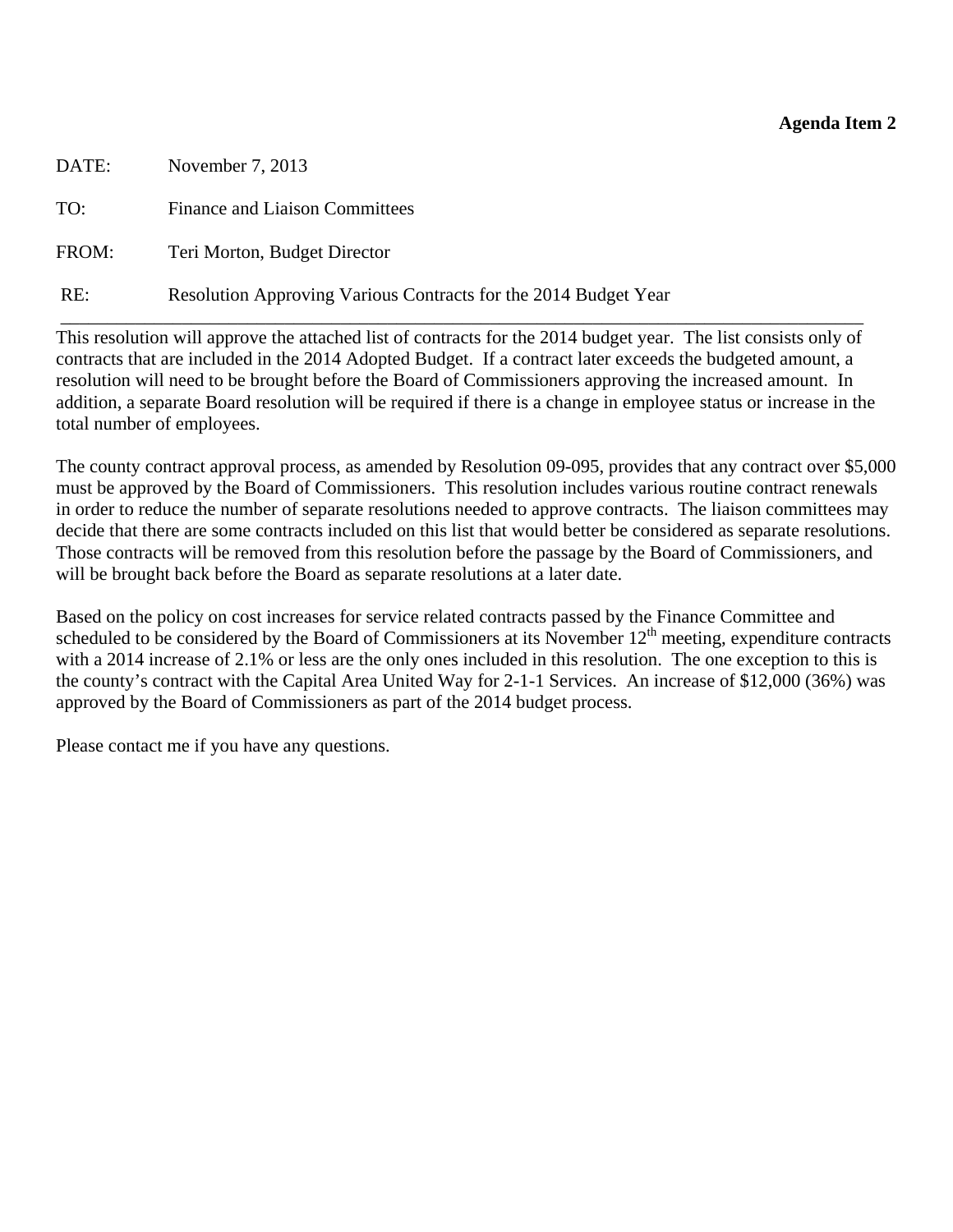Introduced by the Finance Committee of the:

## INGHAM COUNTY BOARD OF COMMISSIONERS

#### **RESOLUTION APPROVING VARIOUS CONTRACTS FOR THE 2014 BUDGET YEAR**

WHEREAS, county policy requires that all contracts over \$5,000 be approved by the Board of Commissioners; and

WHEREAS, numerous contracts are approved by the Board of Commissioners each year, many of which are routine continuations of existing contracts; and

WHEREAS, funding for these contracts has been included within the 2014 Adopted Budget; and

WHEREAS, the budget also contains anticipated revenues and expenditures from certain grant programs, which will also require approval of agreements with granting agencies at various times during the fiscal year.

THEREFORE BE IT RESOLVED, that the Board Chairperson is authorized to sign agreements, contracts, and/or other documents related to grant programs and other county appropriations which are contained in the adopted budget, as listed in the attached document, subject to review by the County Attorney as to form and to certification by the Controller that 1) the total amount of revenues and expenditures and the net obligation to the County is not greater than what is budgeted; and 2) there is no change in employee status and no additional employees other than as authorized in the adopted budget.

BE IT FURTHER RESOLVED, that all grants and funding arrangements with entities whose fiscal years do not coincide with the County's fiscal year be considered authorized providing that they have been authorized in part in the adopted budget, and the remaining portion of the time period and funds are included in the Controller's Recommended Budget for the succeeding fiscal year.

BE IT FURTHER RESOLVED, that all contracts over \$5,000 that are not included in this resolution shall be approved by the Board of Commissioners by separate resolution.